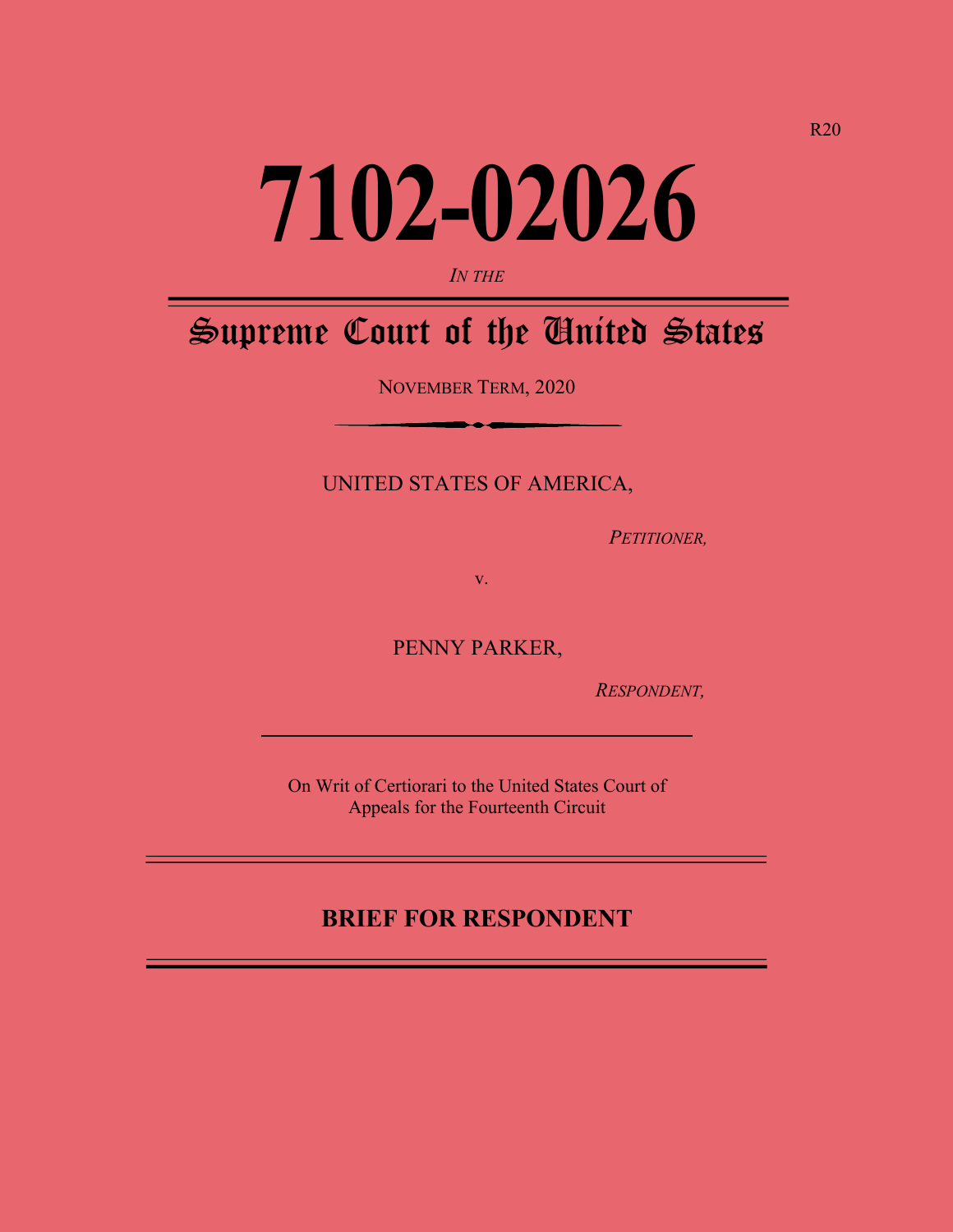## TABLE OF CONTENTS

| L. |    |                | THE FOURTEENTH CIRCUIT CORRECTLY HELD THAT OFFICER DEGG'S<br>MODIFIED MIRANDA WARNING WAS NOT ONLY INSUFFICIENT UNDER MIRANDA<br>V. ARIZONA AND THE FIFTH AMENDMENT, BUT ALSO TAINTED LATER |  |
|----|----|----------------|---------------------------------------------------------------------------------------------------------------------------------------------------------------------------------------------|--|
|    |    |                | A. Officer Degg's interrogation of Ms. Parker required a Miranda warning 5                                                                                                                  |  |
|    |    |                |                                                                                                                                                                                             |  |
|    |    |                | 1. Officer Degg's warning did not reasonably convey Ms. Parker's rights                                                                                                                     |  |
|    |    | $\mathbf{i}$ . | The warning did not notify Ms. Parker when she could exercise her rights 7                                                                                                                  |  |
|    |    |                | ii. "We'll appoint one for you" is not equivalent to the right to free counsel7                                                                                                             |  |
|    |    |                |                                                                                                                                                                                             |  |
|    | 3. |                |                                                                                                                                                                                             |  |
|    |    |                |                                                                                                                                                                                             |  |
|    |    |                | D. Officer Degg's insufficient warning tainted later statements to Agent Mulder 10                                                                                                          |  |
|    | 1. |                | The deliberate two-step interrogation tainted Ms. Parker's statements to Agent                                                                                                              |  |
|    |    | i.             | The questions asked by Officer Degg and the statements made by Ms. Parker in                                                                                                                |  |
|    |    | 11.            |                                                                                                                                                                                             |  |
|    |    |                | iii. The interrogations were close in time and occurred in the same setting12                                                                                                               |  |
|    |    |                |                                                                                                                                                                                             |  |
|    |    |                |                                                                                                                                                                                             |  |
|    |    |                | vi. Agent Mulder failed to take curative steps between the interrogations13                                                                                                                 |  |
|    | 2. |                | The first interrogation's coercive atmosphere tainted the second interrogation14                                                                                                            |  |
|    |    |                | II. THE FOURTEENTH CIRCUIT CORRECTLY HELD THAT MIRANDA DEFICIENT<br>STATEMENTS PRESENTED IN PRE-TRIAL PROCEEDINGS QUALIFY AS "USE IN A                                                      |  |
|    |    |                | A. Textual analysis of the Self-Incrimination Clause supports the understanding that                                                                                                        |  |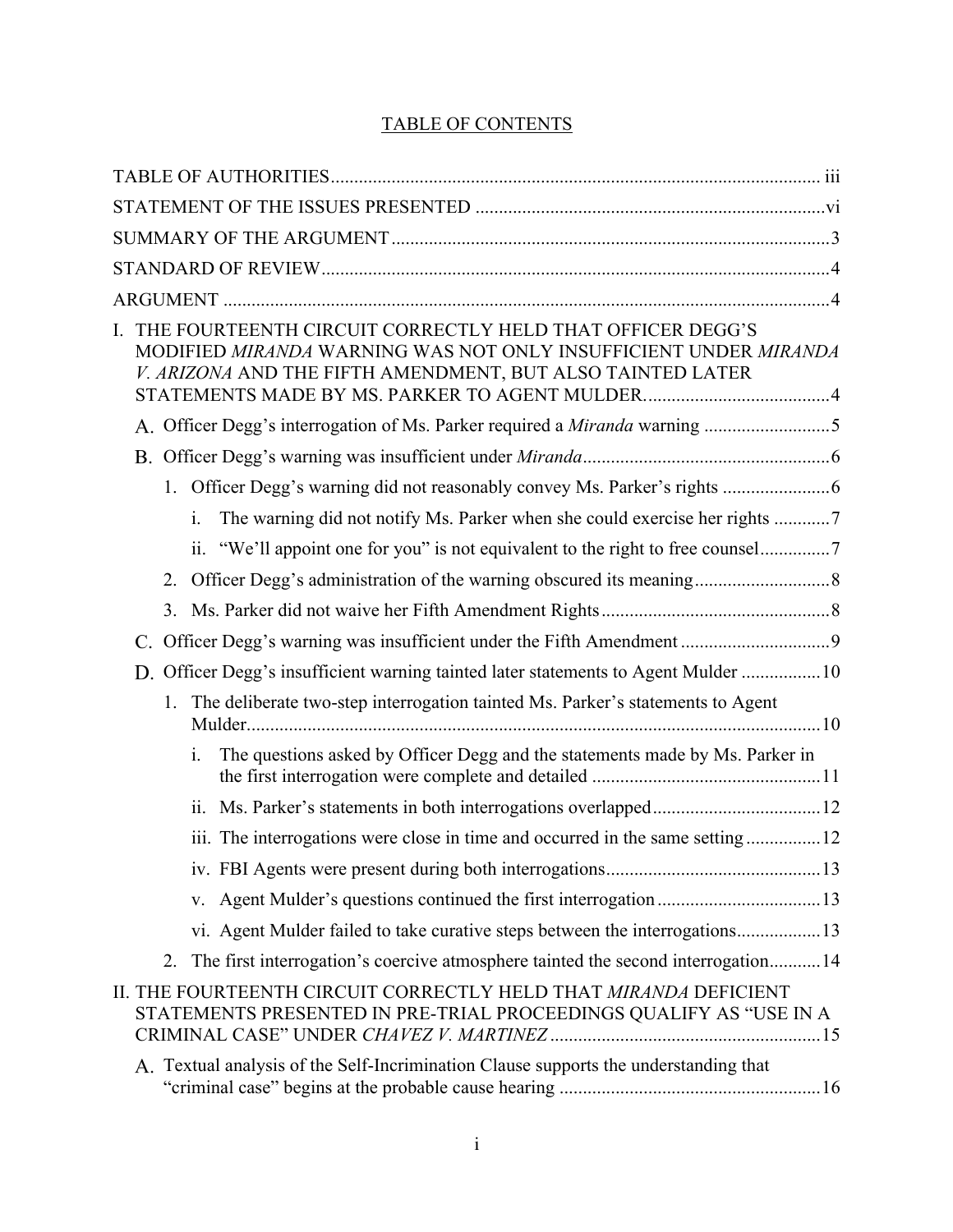|  | 1. The dictionary definition of "case" illustrates that the right against self-incrimination |
|--|----------------------------------------------------------------------------------------------|
|  | 2. The presumption of meaningful variation precludes a narrow reading of "case"17            |
|  | 3. The Fifth Amendment's location in the Bill of Rights signals its application beyond       |
|  | B. The purpose and history of the Fifth Amendment prompt a broad reading 20                  |
|  | 1. The revisions that Congress made to the Fifth Amendment prior to ratification do not      |
|  | 2. The Framer's understanding of criminal procedure from the common law tradition            |
|  | C. Excluding compelled testimony at the probable cause hearing does not impede law           |
|  | 1. Defining the right against self-incrimination as inclusive of probable cause hearings     |
|  | 2. Limiting the use of manufactured charges against criminal defendants protects family      |
|  |                                                                                              |
|  |                                                                                              |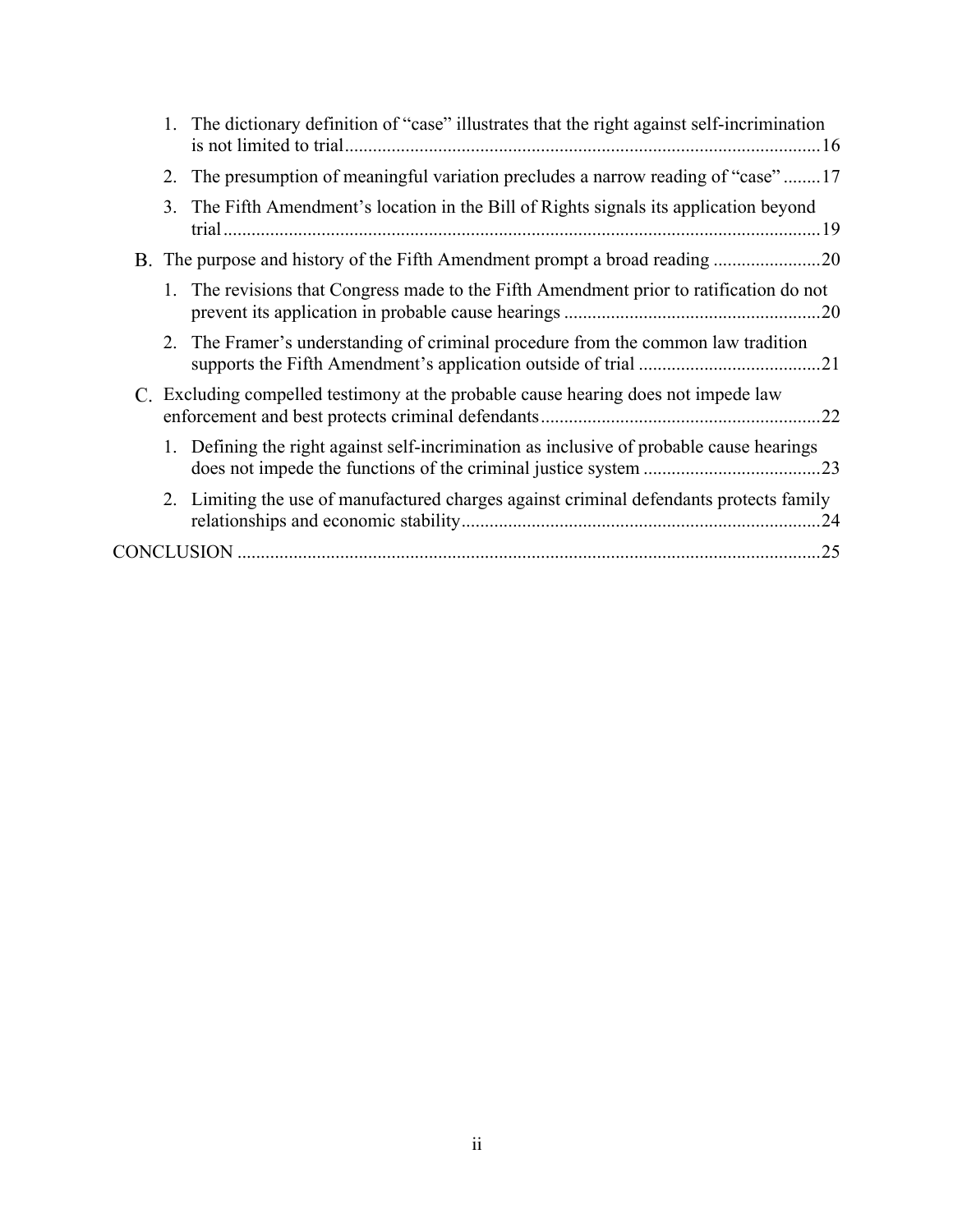## TABLE OF AUTHORITIES

## **UNITED STATES SUPREME COURT CASES**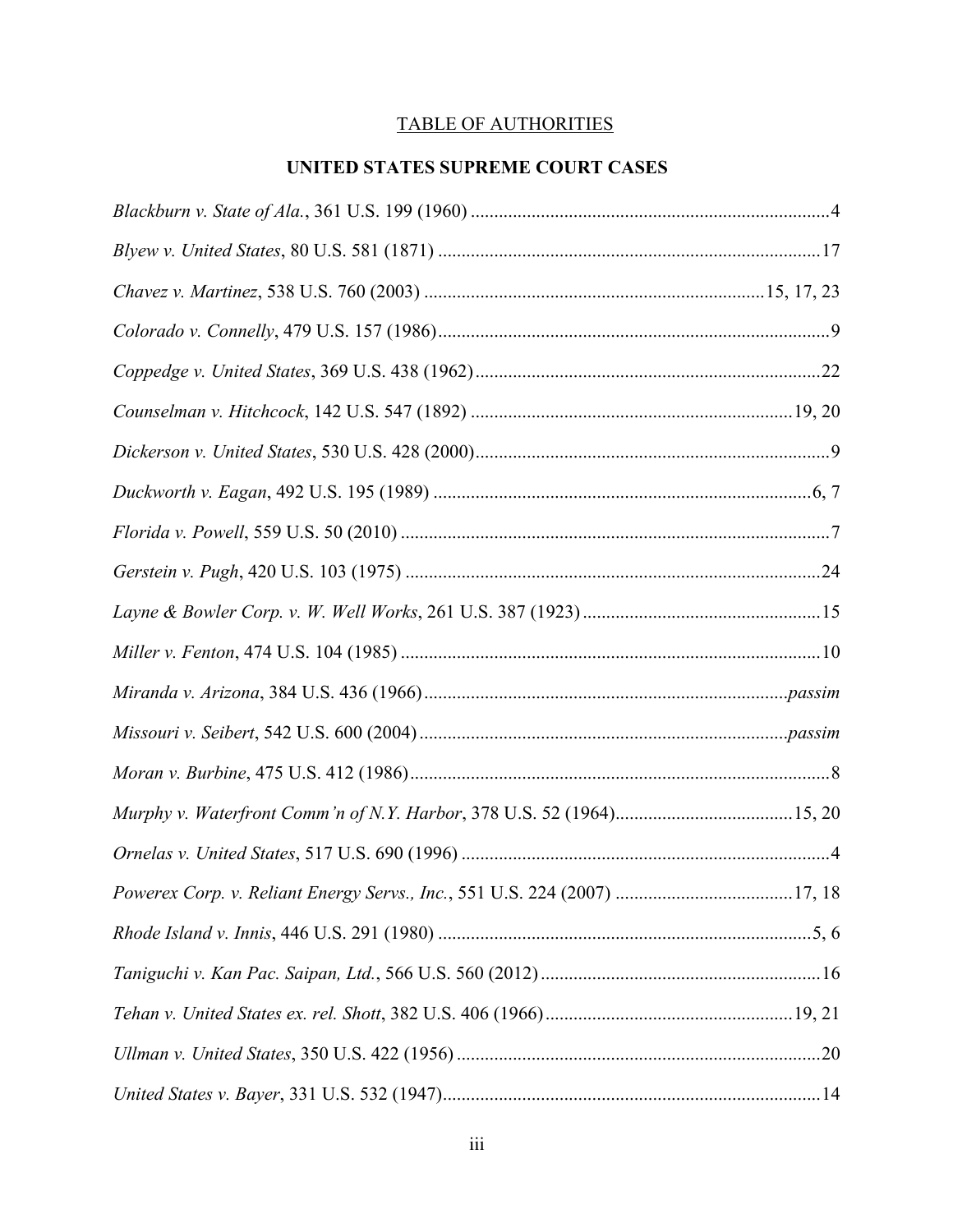### UNITED STATES COURT OF APPEALS CASES

## UNITED STATES DISTRICT COURT CASES

## **STATUTES**

## **CONSTITUTIONAL PROVISIONS**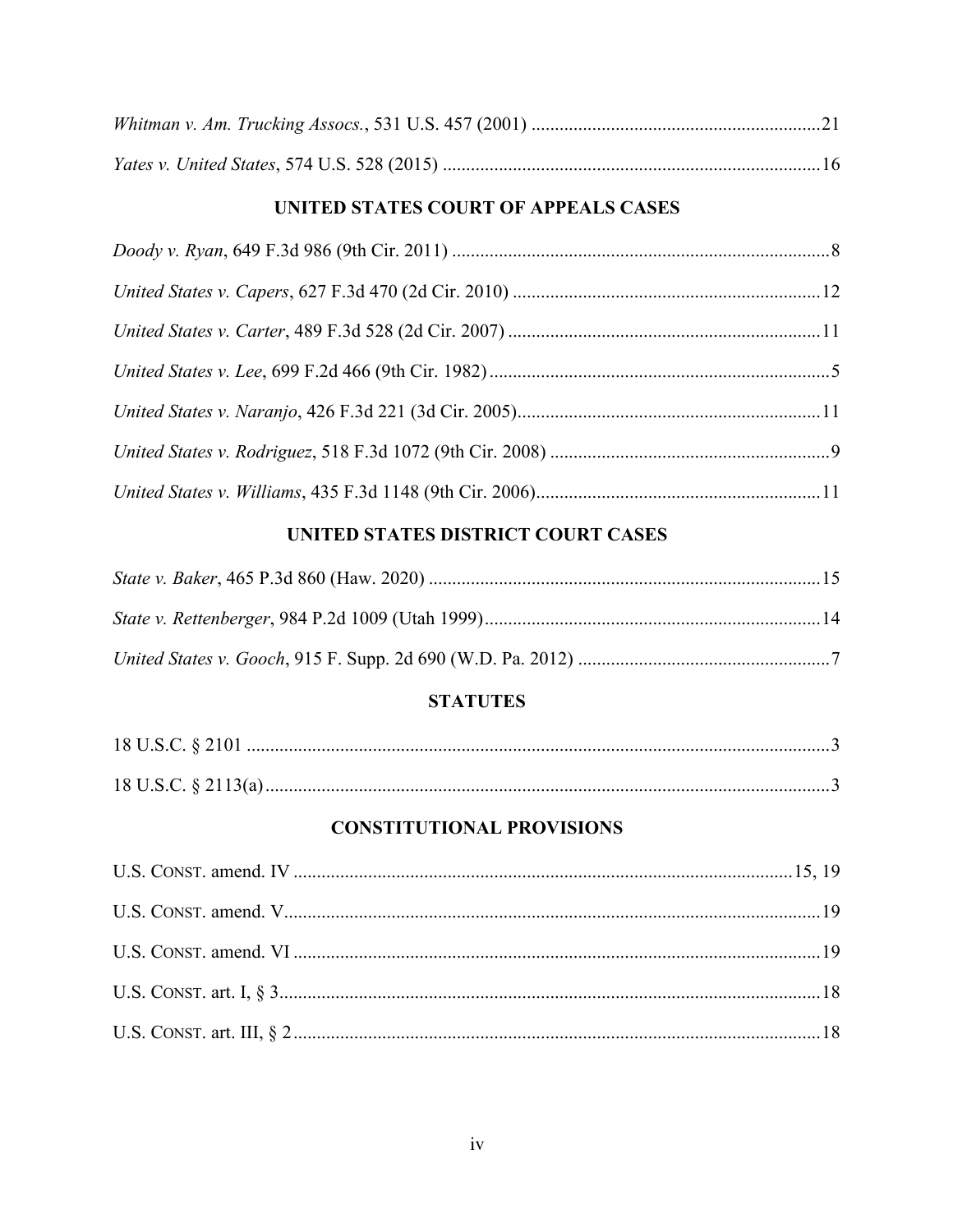## **OTHER AUTHORITIES**

| Andrew M. Crespo, The Hidden Law of Plea Bargaining, 118 COLUM. L. REV. 1303 (2018) 23                                                                                   |
|--------------------------------------------------------------------------------------------------------------------------------------------------------------------------|
| Antonin Scalia, Originalism: The Lesser Evil, 50 U. CIN. L. REV. 849 (1989) 21                                                                                           |
| Cass R. Sunstein, <i>Interpreting Statutes in the Regulatory State</i> , 103 HARV. L. REV. 405 (1989)                                                                    |
|                                                                                                                                                                          |
| John Gramlich, Only 2% of Federal Criminal Defendants Go To Trial, and Most Who Do are<br>Found Guilty, PEW RESEARCH CENTER (June 11, 2019), https://pewrsr.ch/2F1Qxn724 |
| Julie Poehlmann-Tynan et al., Children's Contact with their Incarcerated Parents, 65 AM.                                                                                 |
|                                                                                                                                                                          |
| Will Dobbie et al., The Effects of Pre-Trial Detention on Conviction, Future Crime, and                                                                                  |
| William N. Eskridge, Jr., <i>The New Textualism</i> , 37 UCLA L. REV. 621 (1990) 16                                                                                      |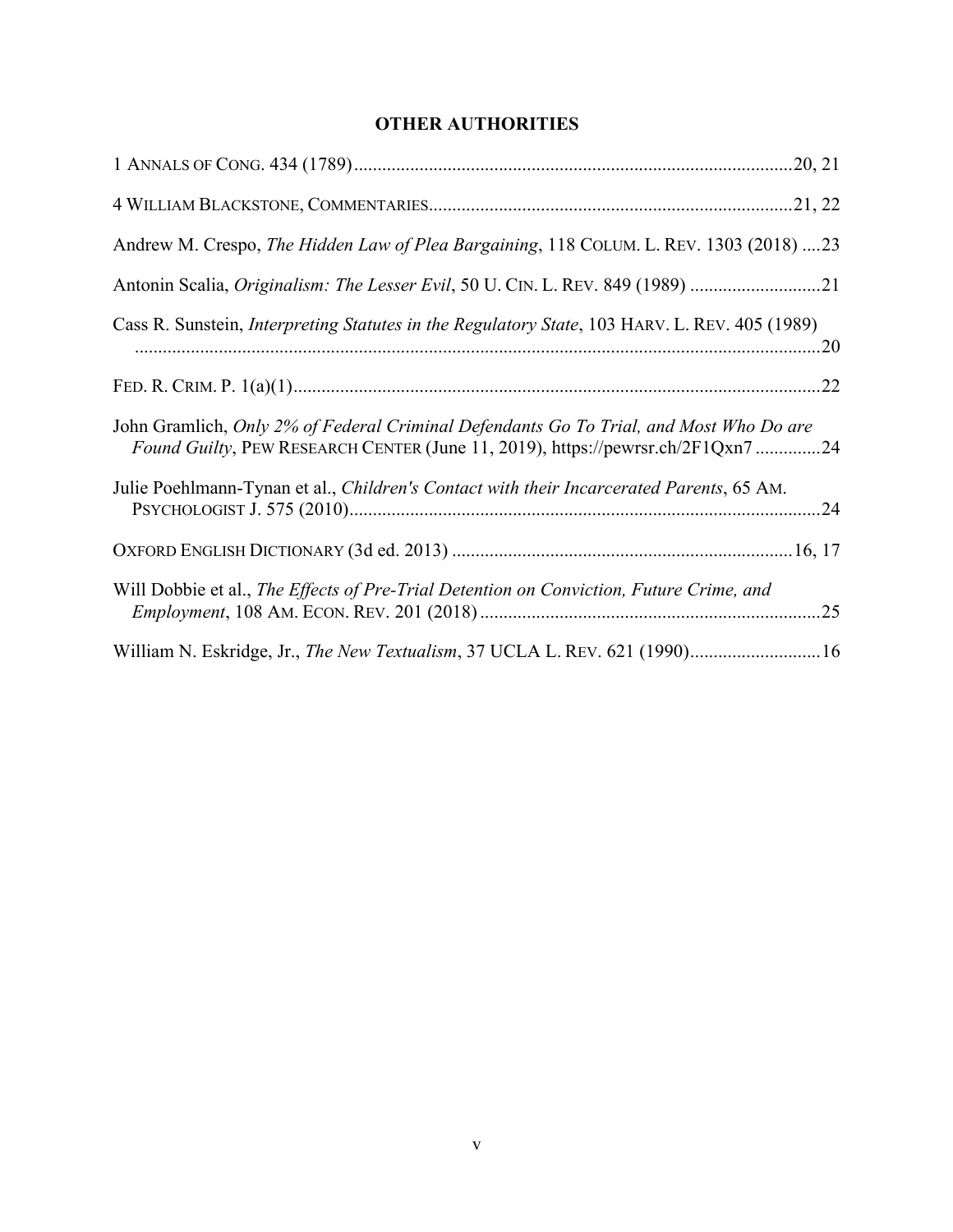#### STATEMENT OF THE ISSUES PRESENTED

- I. Whether Officer Degg's modified *Miranda* warning was sufficient under the Fifth Amendment and *Miranda v. Arizona*, 384 U.S. 436 (1966), and whether this warning tainted later statements made to Agent Mulder.
- II. Whether *Miranda* deficient statements presented in pre-trial proceedings qualify as "use in a criminal case," under *Chavez v. Martinez*, 538 U.S. 760 (2003).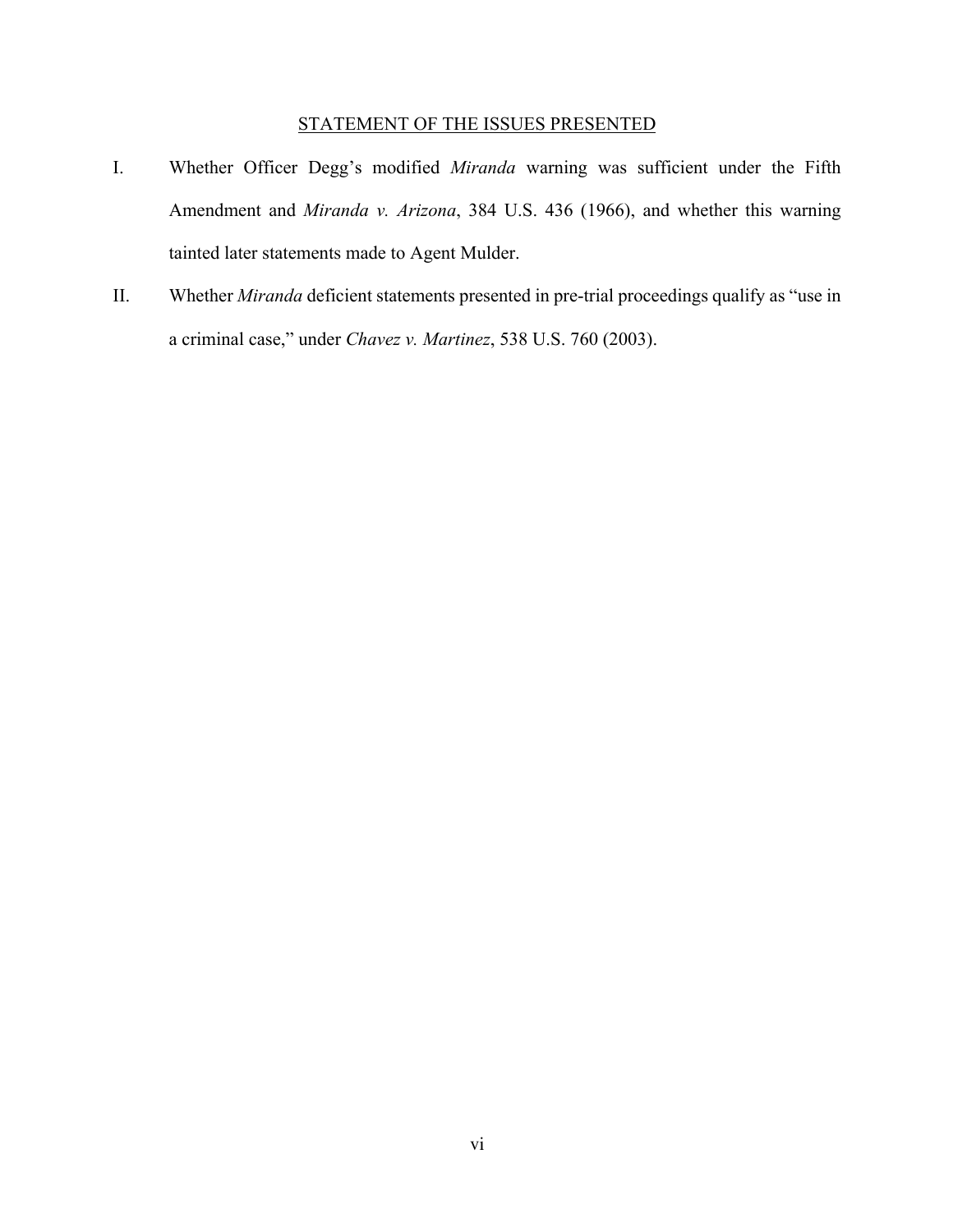#### STATEMENT OF THE FACTS

Penny Parker is a popular social media "influencer" and journalist. R. at 1. Her most recent video, posted on January 25, 2020, featured Santa Jueves Police Department ("SJPD") officers turning off their body cameras. R. at 2. In one month, the video garnered over two million views and caught the attention of the SJPD. R. at 2. An SJPD Union representative sought to discredit Ms. Parker by claiming that she had "digitally manipulated" the video and warned that she would be "under scrutiny" in the future. R. at 2.

Ms. Parker's video had a resurgence in popularity that summer due to a nationwide movement decrying police violence. R. at 2. She joined the movement and was covering a protest on June 1 in Santa Jueves when police drove into a crowd and injured several people. R. at 2. In protest, many individuals stormed a nearby bank at 11:30 PM that night. R. at 2.

Security footage from that evening shows Parker near the front of a crowd before it stormed the bank, flipped ATMs, and stole the cash. R. at 2. Ms. Parker filmed the event and anonymously interviewed several people who stole money. R. at 2. Though Ms. Parker did not post images of herself from that evening, a fan posted an image at 11:38 PM with the caption, "smashing the banks with #PennyParker!!" R. at 2. Police regained control of the bank at 12:30 AM on June 2 after \$200,000 had been stolen. R. at 2.

On June 3 at 4:00 AM, Ms. Parker posted her video from the protests on June 1. R. at 3. At this point, the FBI suspected that the amount of money stolen indicted coordination. R. at 3. Because of Ms. Parker's videos, and other indications that she was at the bank on June 2, the FBI arrested her in connection with suspected incitement of a riot and bank robbery. R. at 3.

On June 3 at 6:00 AM, SJPD Officer Brad Degg and FBI Agent Jerek Derringer arrested Ms. Parker and drove her in an FBI car to the police station. R. at 3. On the way to the station,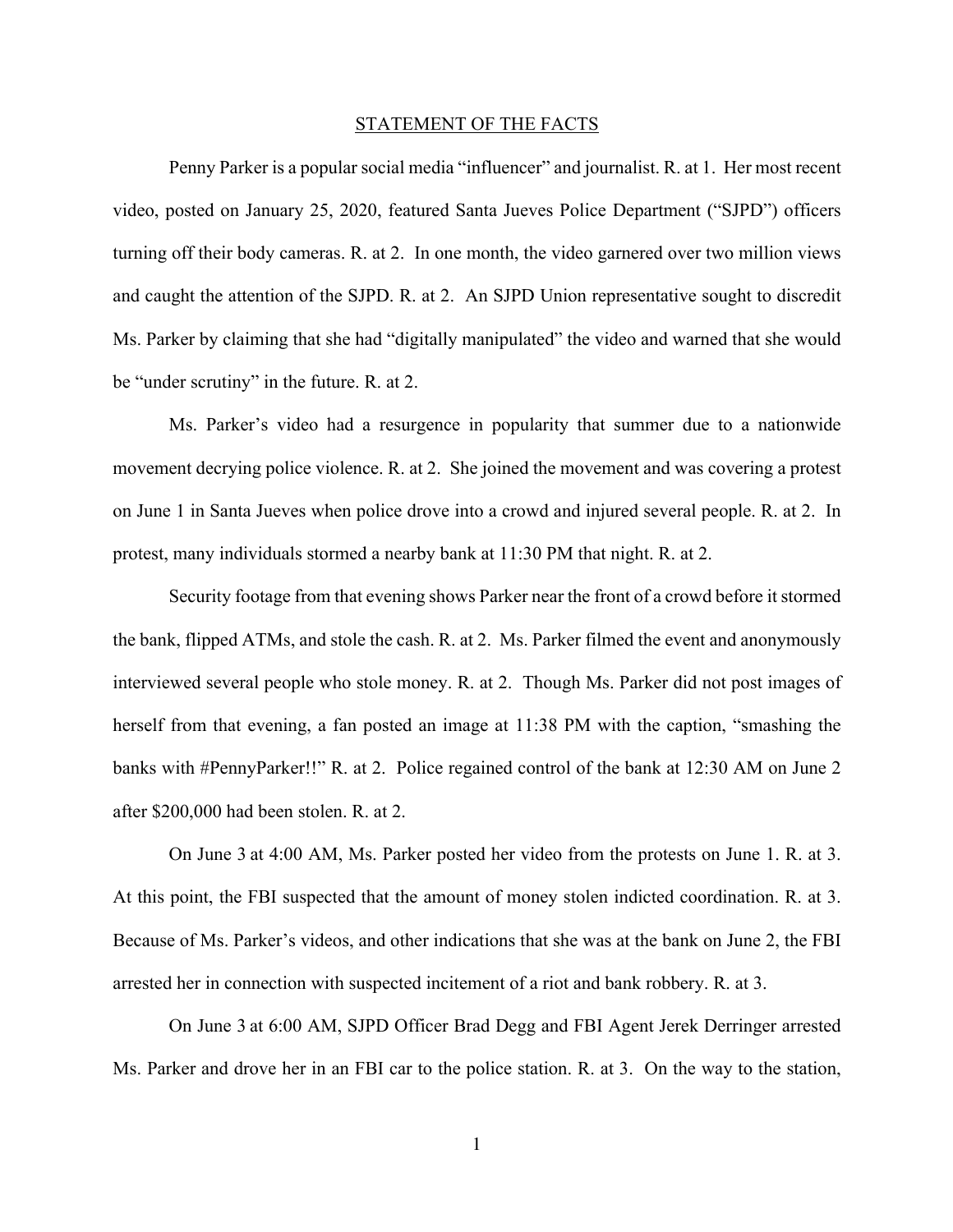Officer Degg stopped the car for an hour and began questioning Ms. Parker. R. at 3. Agent Derringer reminded Officer Degg to give a *Miranda* warning. R. at 3. After claiming it was "pointless," Officer Degg read: "sure, you have the right to remain silent, anything you say will be used against you, you can get an attorney, we'll appoint one for you, yadda yadda." R. at 3. Ms. Parker then asserted her innocence and said, "I know my rights." R. at 3.

After arriving at the police station, Ms. Parker was placed in an interrogation room at around 8:00 AM. R. at 4. In a search incident to arrest, police found a deposit receipt, whose account number was illegible, but which showed a \$500 deposit from the morning of June 2. R. at 4. At around 9:00 AM, Ms. Parker asked to use the restroom. R. at 4. Officer Degg denied her request and continued to question her. R. at 4. Eventually, Ms. Parker responded to an accusation by saying, "sure, I incited a riot. So can I go or should I piss myself on your ten dollar shoes, Degg?" R. at 4. Officer Degg did not relent and told Ms. Parker that she could use the bathroom when she offered a complete confession. R. at 4. At this point, Ms. Parker said, "so what if I did pick some [money] up," but maintained that the receipt was not hers. R. at 4. During this time, Ms. Parker was not permitted use the restroom. R. at 4.

After 14 hours of interrogation, FBI Agent Redd Mulder arrived to question Ms. Parker. R. at 4. He finally allowed her to use the restroom. R. at 4. Then, prior to questioning, he mentioned that her first interrogation "was not consistent with typical procedure" and left to make sure the police "don't screw anything else up." R. at 4. After 20 minutes, Agent Mulder read Ms. Parker her rights from a *Miranda* card and continued the interrogation by saying, "just some closing questions." R. at 5. During the interrogation, Agent Mulder elicited confessions from Ms. Parker that overlapped with statements given to Officer Degg, including that she deposited money on June 2, R. at 32, and that she "really did smash that bank." R. at 5.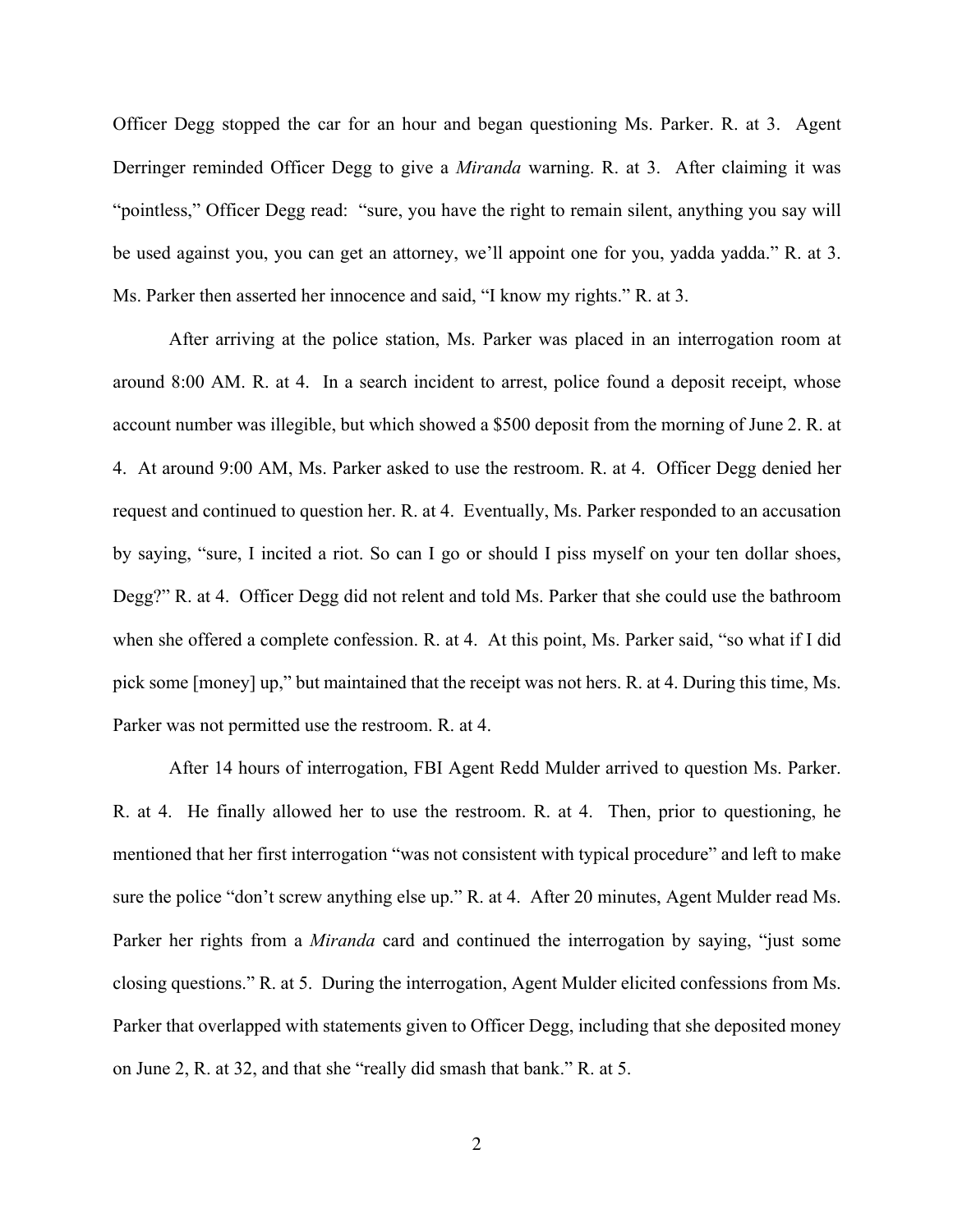#### Procedural History

On June 4, Ms. Parker was charged with one count of inciting a riot under 18 U.S.C. § 2101, and one count of bank robbery under 18 U.S.C. § 2113(a). R. at 5. Ms. Parker's lawyer, Polly Prudence, filed a timely Rule 12 Pretrial Motion to Suppress. R. at 5. This motion challenged the use of Ms. Parker's statements to Officer Degg and Agent Mulder in the probable cause hearings, the preliminary hearing, and the ensuing trial. R. at 5.

The United States District Court for the Southern District of New Arintero denied the motion. R. at 9. Ms. Parker's case then proceeded to trial where she was convicted on both counts. R. at 11. Ms. Parker appealed the District Court's denial of the motion to suppress and her conviction. R. at 11. The Fourteenth Circuit reversed the District's Court's decision. R. at 11. The United States Government appealed, and this Court granted certiorari.

#### SUMMARY OF THE ARGUMENT

This Court should affirm the holding of the Court of Appeals for the Fourteenth Circuit. Officer Degg violated Ms. Parker's Fifth Amendment right against self-incrimination when he interrogated her after the administration of an insufficient *Miranda* warning. His warning failed to convey to Ms. Parker when she could exercise her rights and entirely omitted her right to free counsel. Officer Degg's unclear administration of the warning and failure to clarify whether Ms. Parker had waived her rights further exacerbated these deficiencies. Moreover, Officer Degg's coercive tactics then compelled Ms. Parker to make statements in violation of her Fifth Amendment right against self-incrimination.

Officer Degg's insufficient warning caused Ms. Parker to make involuntary statements that tainted her interrogation with Agent Mulder. Even though law enforcement knew that Ms. Parker's first round of statements was inadmissible, they engaged in a deliberate two-step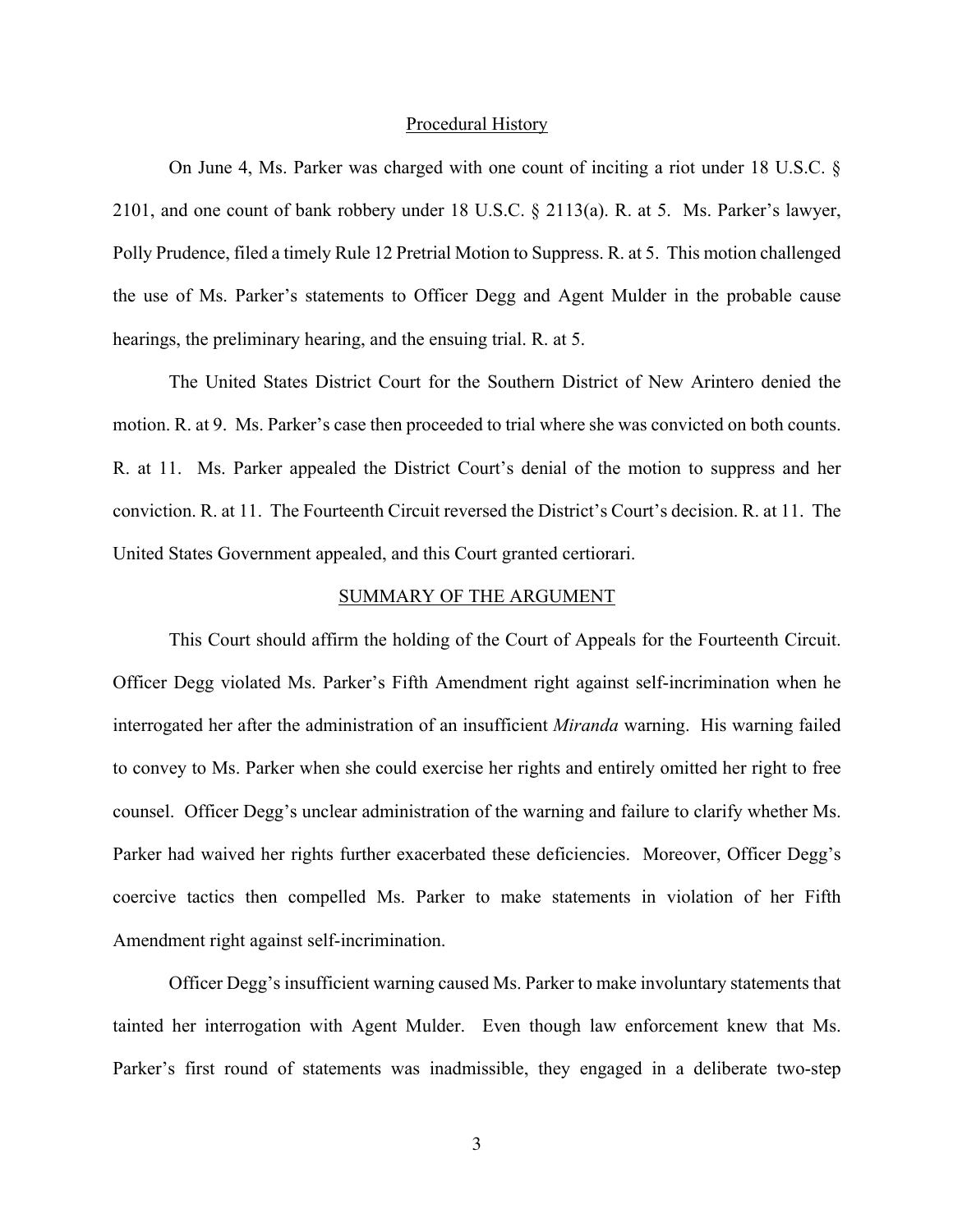interrogation without taking curative steps to apprise Ms. Parker of her rights. As there was also an insufficient break in time or change in location between the interrogations, the coercive atmosphere of the first interrogation tainted the second. Thus, Ms. Parker's statements to Agent Mulder must be excluded as a violation of her Fifth Amendment right against self-incrimination.

Introduction of *Miranda* deficient statements at probable cause hearings violates the Fifth Amendment right against self-incrimination. Textual analysis of "criminal case" in the Fifth Amendment's Self-Incrimination Clause shows that its protections are not limited to trial. The plain meaning and consistent usage of "case" throughout the Constitution necessitate a broad reading. The Fifth Amendment's purpose to protect against the evil of self-incrimination likewise supports application beyond trial. Recognition that the Self-Incrimination Clause applies not just to trial, but also to probable cause hearings, would shield criminal defendants from the harmful effects of pretrial detention and would not hinder the criminal justice system.

#### STANDARD OF REVIEW

On a motion to suppress, this Court reviews legal conclusions *de novo* and the district court's factual findings for clear error. *Ornelas v. United States*, 517 U.S. 690, 691 (1996).

#### ARGUMENT

#### I. THE FOURTEENTH CIRCUIT CORRECTLY HELD THAT OFFICER DEGG'S MODIFIED *MIRANDA* WARNING WAS NOT ONLY INSUFFICIENT UNDER *MIRANDA V. ARIZONA* AND THE FIFTH AMENDMENT, BUT ALSO TAINTED LATER STATEMENTS MADE BY MS. PARKER TO AGENT MULDER.

The blood of the accused is not the only hallmark of an unconstitutional inquisition. *Blackburn v. State of Ala.*, 361 U.S. 199, 206 (1960). In *Miranda v. Arizona*, this Court determined that mental coercion can be just as powerful as physical coercion and held that a defendant's confessions are inadmissible unless the prosecution shows the use of safeguards to protect the right against self-incrimination. 384 U.S. 436, 444 (1963). These procedural safeguards are now a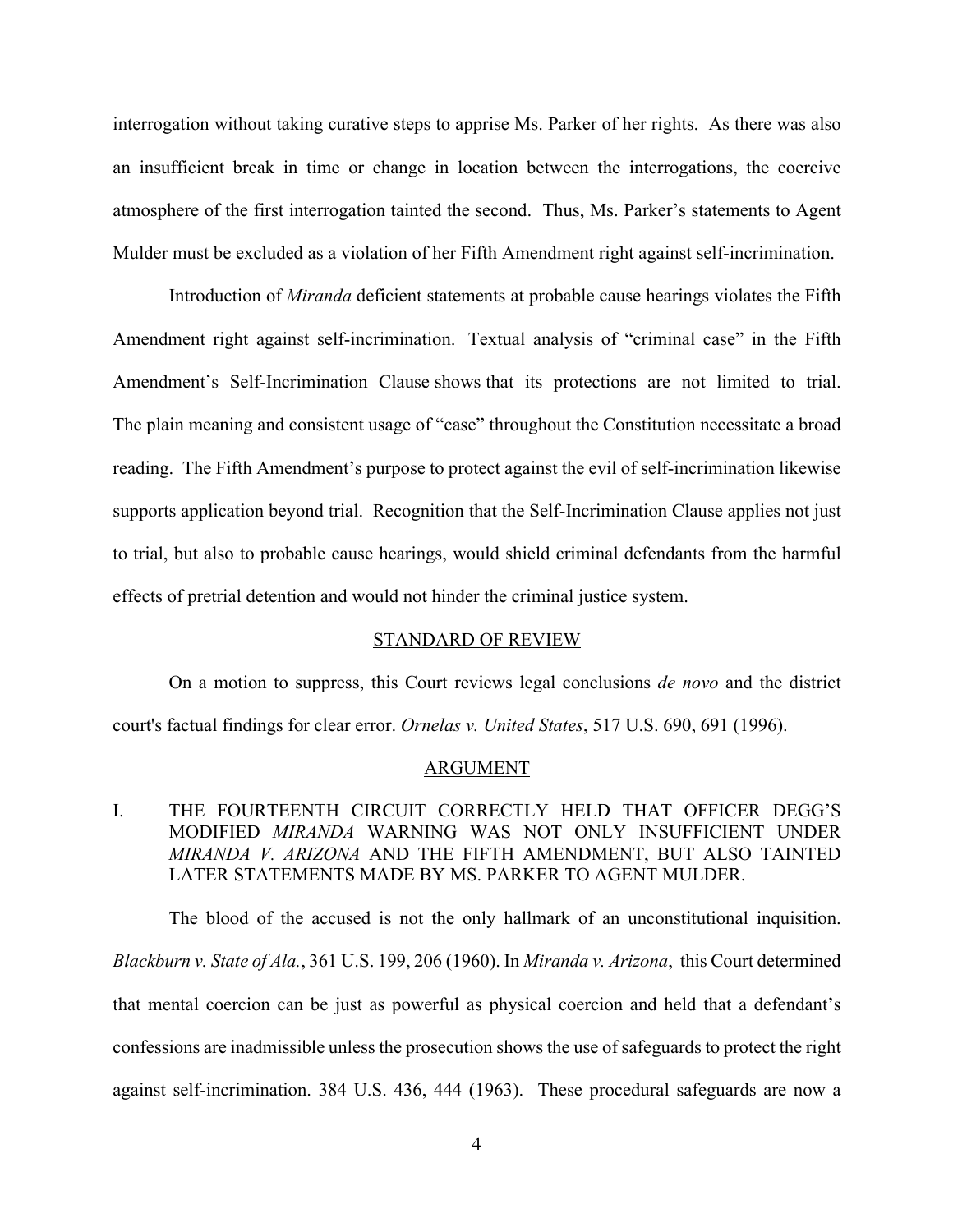cornerstone of the criminal justice system and are called "*Miranda* warnings." A serious defect in the administration of these warnings not only renders subsequent statements inadmissible but also taints later statements made after a proper warning. *Id.*

As both federal and state law enforcement agencies have an interest in obtaining admissible confessions, there is no excuse for failing to administer an adequate *Miranda* warning. Here, the tactics exhibited by law enforcement are exactly those that *Miranda* sought to eliminate. After establishing that Officer Degg's interrogation of Ms. Parker required the administration of a *Miranda* warning, this Court must condemn his coercive tactics and hold that Officer Degg's warning was insufficient under *Miranda*, insufficient under the Fifth Amendment, and that it tainted Ms. Parker's later statements to Agent Mulder.

#### **Officer Degg's interrogation of Ms. Parker required a** *Miranda* **warning.**

Prior to assessing the sufficiency of Officer Degg's modified *Miranda* warning, this Court must determine whether he was required to administer such a warning. *Miranda* warnings are necessary when questioning (1) occurs in a custodial setting and (2) qualifies as an interrogation. *Miranda*, 384 U.S. at 457. This case meets both requirements.

As to the first requirement, Ms. Parker was in custody when questioned by Officer Degg. A criminal suspect is in custody when law enforcement limits her freedom in any meaningful way. *Id.* at 477. When a criminal suspect is under arrest and in a police car, it is reasonable for her to believe that she has been deprived of her freedom. *See, e.g.*, *Rhode Island v. Innis*, 446 U.S. 291, 298 (1980); *United States v. Lee*, 699 F.2d 466, 468 (9th Cir. 1982)*.* As Ms. Parker was arrested before she was placed in an FBI car and driven to the station, R. at 3, a reasonable person would not have felt free to leave. Therefore, Ms. Parker was in custody.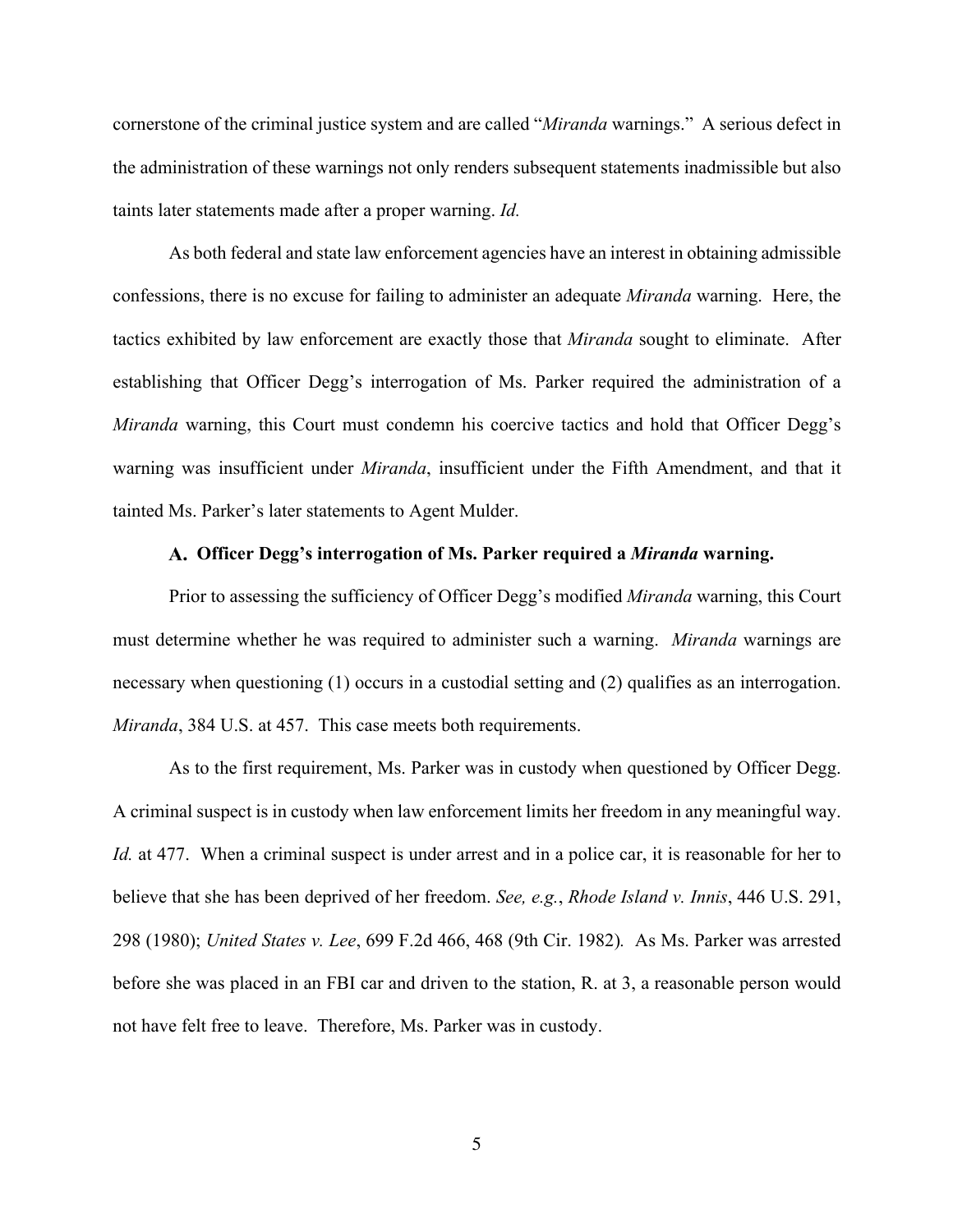As to the second requirement, Officer Degg interrogated Ms. Parker. Questioning constitutes an interrogation when the defendant perceives the questions as designed to elicit an incriminating response. *Innis*, 446 U.S. at 301. When Ms. Parker stopped speaking after Officer Degg mentioned criminal charges, R. at 3, she did so in recognition of the potential to incriminate herself. Because Officer Degg's interview constituted an interrogation and took place in a custodial setting, he was required to administer a *Miranda* warning.

#### **Officer Degg's warning was insufficient under** *Miranda***.**

Though *Miranda* warnings are common practice, Officer Degg, a 20-year police veteran, failed to administer an adequate warning. His warning was insufficient for three reasons: (1) it did not clearly convey Ms. Parker's rights under *Miranda*, (2) it downplayed the significance of those rights, and (3) he failed to clarify whether Ms. Parker had waived her rights.

#### 1. Officer Degg's warning did not reasonably convey Ms. Parker's rights.

A modified warning fails to satisfy *Miranda* when it does not "reasonably convey" equivalent rights. *Duckworth v. Eagan*, 492 U.S. 195, 195 (1989). A standard *Miranda* warning includes these rights: the right to remain silent, that anything she says can be used against her in a court of law, that she has the right to an attorney prior to and during questioning, and that if she cannot afford an attorney, one will be appointed for her. *Miranda*, 384 U.S. at 479*.* Law enforcement must also warn a defendant that she may exercise these rights at any time, and before proceeding to questioning, they must request a waiver of these rights. *Id.* A warning that fails to convey this information is not equivalent to the warning outlined in *Miranda*.

Here, Officer Degg's statement, "you have the right to remain silent, anything you say will be used against you, you can get an attorney, we'll appoint one for you, yadda yadda," did not clearly convey Ms. Parker's *Miranda* rights. R. at 3. The warning (i) failed to notify Ms. Parker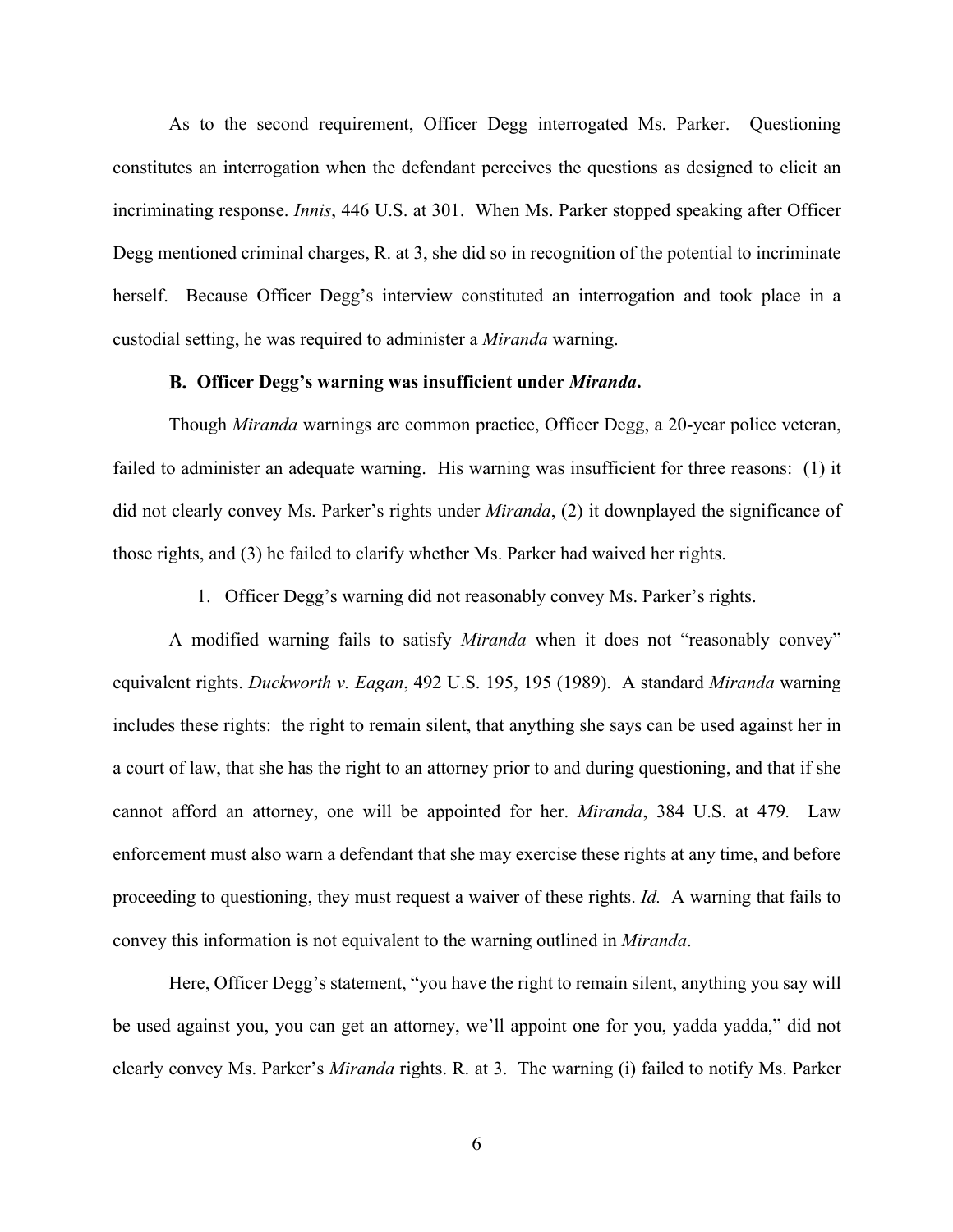when she could exercise her rights and (ii) did not mention that she had the right to an attorney even if she could not afford one. Each deficiency independently rendered Officer Degg's warning insufficient under the standard set by *Miranda*. *See, e.g.*, *Florida v. Powell*, 559 U.S. 50, 60 (2010); *Duckworth*, 492 U.S. at 203.

#### *i. The warning did not notify Ms. Parker when she could exercise her rights.*

In *Powell*, this Court determined that a warning which includes, "you have the right to talk to a lawyer *before* answering any of our questions" and "you have the right to use any of these rights at *any* time you want during this interview" satisfies *Miranda.* 559 U.S. at 54 (emphasis added). This warning was upheld because it did not imply that the right to counsel was available only *before* questioning. *Id.* at 62. The closing phrase, "at any time during the interview," cured any possible confusion regarding when counsel was available. *Id.* Even though the standard *Miranda* card includes catch-all phrases like this one, R. at 20, Officer Degg's warning included no such phrase. As a result, his warning that Ms. Parker could "get an attorney," did not properly notify her of the right to counsel *prior to* and *during* questioning. *See* R. at 3. In these circumstances, a defendant improperly believes that rights not immediately exercised are lost, thereby undermining the purpose of *Miranda*.

#### *ii. "We'll appoint one for you" is not equivalent to the right to free counsel.*

Law enforcement must clearly inform a criminal suspect that she has the right to free counsel. *See Miranda*, 384 U.S. at 473. For example, a warning that states "if you wish to have an attorney present during questioning you can have one if you so desire," fails to convey the right to free counsel. *United States v. Gooch*, 915 F. Supp. 2d 690, 722 (W.D. Pa. 2012). Likewise, Officer Degg's statement, "you can get an attorney, we'll appoint one for you, yadda yadda," omitted Ms. Parker's right to free counsel. R. at 3. Therefore, his warning is inadequate.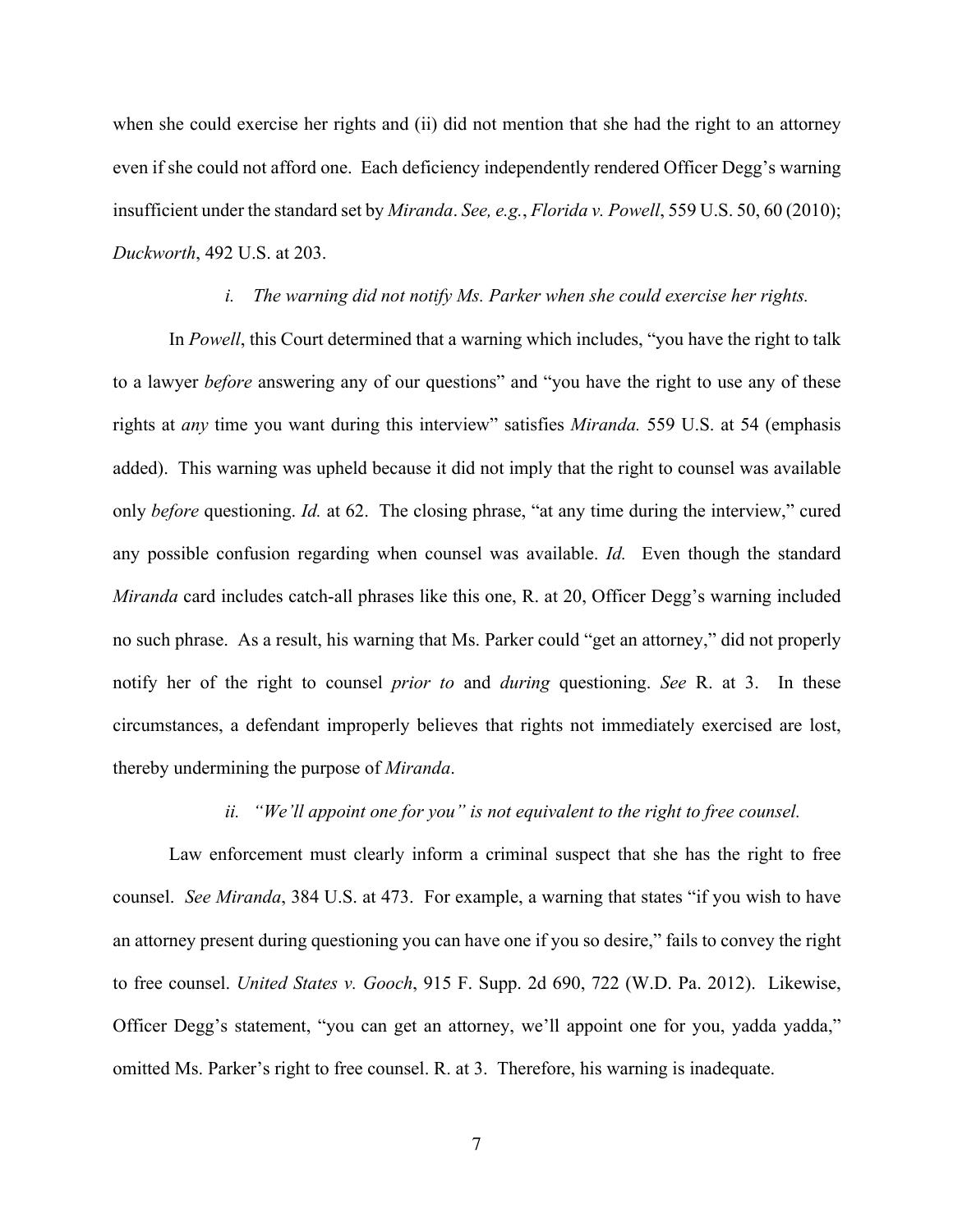#### 2. Officer Degg's administration of the warning obscured its meaning.

When law enforcement interrogates an individual in a custodial setting, they must clearly inform her of her rights. *See Miranda*, 384 U.S. at 471. A warning that deviates from the suggested wording of *Miranda* and follows a lengthy preamble does not clearly convey an individual's rights. *Doody v. Ryan*, 649 F.3d 986, 1003 (9th Cir. 2011) (holding a warning insufficient when it was given over the course of 15 minutes, omitted sections of the standard warning, and downplayed the significance of the rights). Here, Officer Degg began his warning by calling it "pointless" and ended it by telling Ms. Parker that "none of this matters." R. at 3. Furthermore, he hid his 10 second warning at the end of a 15-minute rant about his police tenure. *See* R. at 23. Even if this Court finds that Officer Degg's warning sufficiently conveyed her *Miranda* rights, his lengthy introduction, coupled with his reckless attitude, prevented Ms. Parker from understanding these rights. *See* R. at 3. As a result, Ms. Parker's did not have the benefit of an adequate warning, and this Court must find that her unwarned statements are inadmissible.

#### 3. Ms. Parker did not waive her Fifth Amendment Rights.

A waiver of the Fifth Amendment right against self-incrimination is sufficient only if the waiver is made knowingly and intelligently. *Miranda*, 384 U.S. at 445. An individual must be fully aware of her rights before she can waive them. *Moran v. Burbine*, 475 U.S. 412, 421 (1986). Because Officer Degg's warning was insufficient under *Miranda*, Ms. Parker could not have been fully aware of her rights. Thus, this Court need not consider the question of waiver.

Even if this Court finds that Officer Degg's warning was sufficient, it must nonetheless determine that Ms. Parker did not waive her rights. Here, the Government asserts that Ms. Parker's statement, "I know my rights," pre-empted the waiver. R. at 4. This position is incomprehensible. The Government bears a "heavy burden" to establish a waiver, and if there is ambiguity in the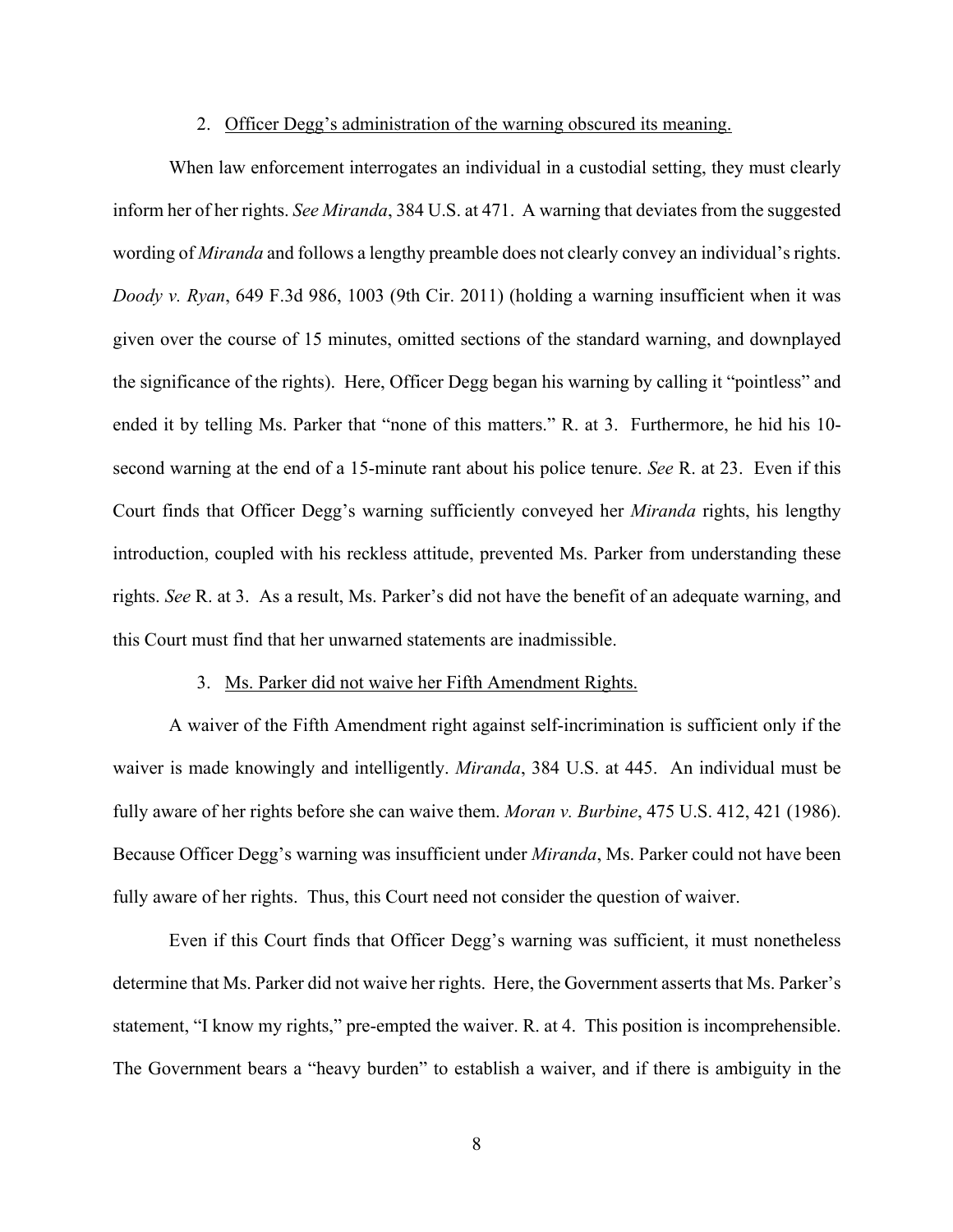defendant's statement, the interrogating officer has a duty to clarify. *United States v. Rodriguez*, 518 F.3d 1072, 1080 (9th Cir. 2008). Here, Ms. Parker's statement that she knew her rights did not follow Officer Degg's warning, but instead followed her assertion of innocence. R. at 4. Therefore, it is unclear whether her statement was in response to Officer Degg's warning or was simply a reaction to his accusations of criminal wrongdoing. Given this ambiguity, Officer Degg needed to clarify the meaning of Ms. Parker's statement before starting his interrogation. *See Rodriguez*, 518 F.3d at 1080. As he failed to take this step, this Court must find that Ms. Parker did not knowingly waive her rights.

#### **Officer Degg's warning was insufficient under the Fifth Amendment.**

Regardless of whether Officer Degg administered a sufficient warning, his coercive tactics nonetheless violated the Fifth Amendment, and Ms. Parker's involuntary confessions must be found inadmissible. *Miranda*, 384 U.S. at 479. Confessions are involuntary and obtained in violation of the Fifth Amendment when there is evidence of coercive police activity that breaks a defendant's will. *Dickerson v. United States*, 530 U.S. 428, 434 (2000). Here, the circumstances of Officer Degg's coercive interrogation broke Ms. Parker's will and compelled her to make involuntary statements.

Threats, length of interrogation, deprivation of sleep, and repeated questioning are some examples of coercive tactics. *See Colorado v. Connelly*, 479 U.S. 157, 163 n.1 (1986). Here, Officer Degg began his interview by insulting Ms. Parker, belittling her career, and promising her lesser charges in exchange for personal favors. *See* R. at 3. He also deliberately administered an insufficient *Miranda* warning and questioned her continuously for over 12 hours. *See* R. at 3-4. Most significantly, Officer Degg did not allow Ms. Parker to use the bathroom until 8:30 PM, even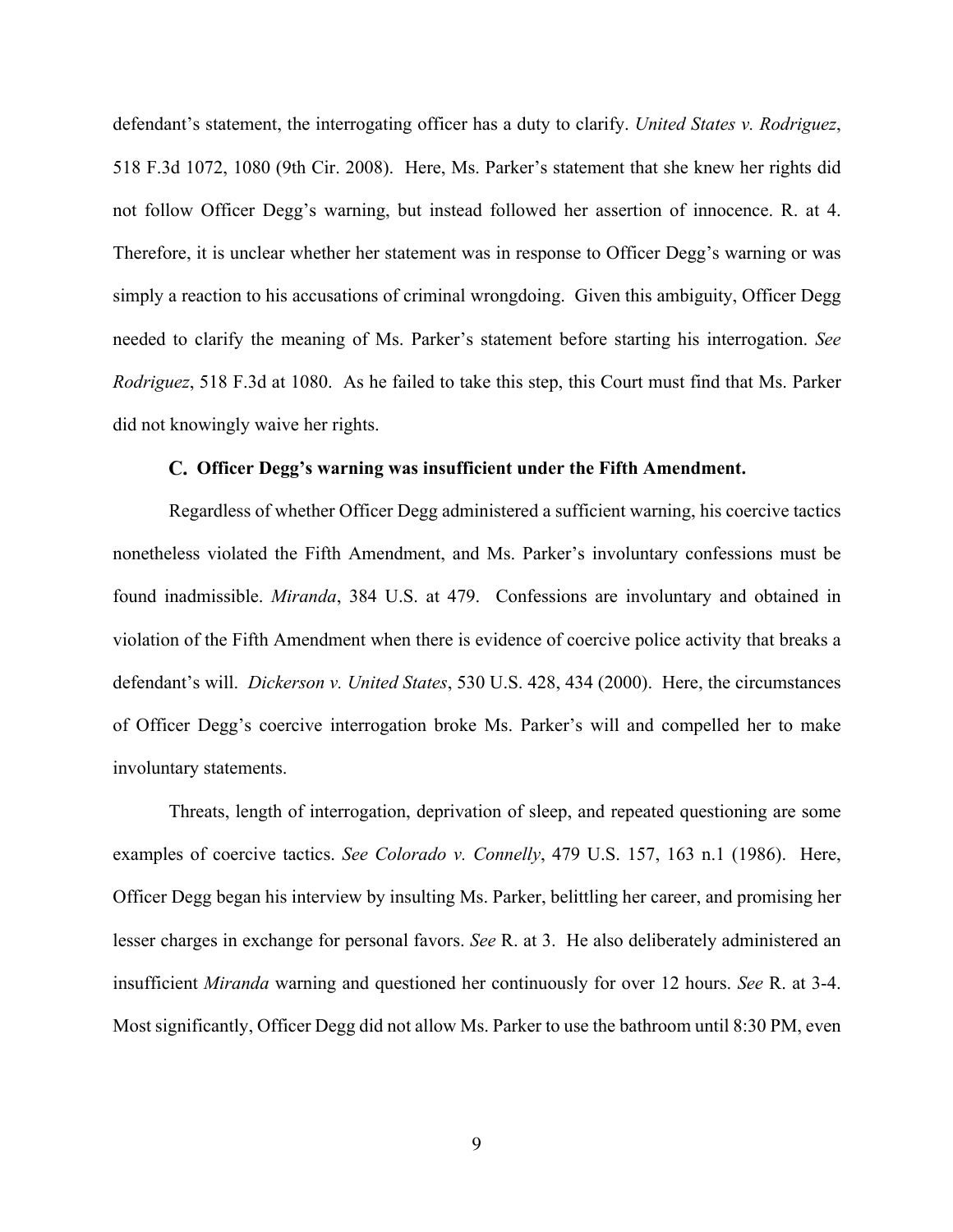though she first made the request at 9:00 AM—nearly 12 hours earlier. R. at 4. The totality of these circumstances reveals that Officer Degg used coercive tactics.

The relationship between Officer Degg and Ms. Parker made her particularly susceptible to his coercive tactics and broke her will. *See Miller v. Fenton*, 474 U.S. 104, 109 (1985) (opining that certain interrogation techniques should be considered "as applied to the unique characteristics of a particular suspect . . . ."). Before her arrest, Ms. Parker posted a video that depicted SJPD members, including Officer Degg, turning off their body cameras while on duty. In response, a union representative later claimed that she was "inciting unrest" and announced that she would be "under scrutiny" in the future. *See* R. at 2. During Ms. Parker's arrest, Officer Degg admitted personal animus when he offered lower charges in exchange for an admission that Ms. Parker doctored the body camera video. R. at 3. Given his personal stake in this case, Ms. Parker felt particularly threatened by Officer Degg. As a result, she was more susceptible to his coercive tactics, which broke her will and compelled an inadmissible confession.

#### **Officer Degg's insufficient warning tainted later statements to Agent Mulder.**

Ms. Parker's statements to Agent Mulder are tainted for two reasons: (1) law enforcement engaged in an unlawful two-step interrogation and (2) the coercive atmosphere of the first interrogation tainted the second interrogation.

#### 1. The deliberate two-step interrogation tainted Ms. Parker's statements to Agent Mulder.

The deliberate practice of soliciting unwarned statements from a defendant, only to administer a midstream *Miranda* warning and encourage repetition of these same, now admissible statements, violates the Fifth Amendment. *Missouri v. Seibert*, 542 U.S. 600, 621 (2004) (Kennedy, J., concurring)*.* Application of a six-factor test to deliberate two-step interrogations determines whether midstream *Miranda* warnings effectively apprise a defendant of her rights.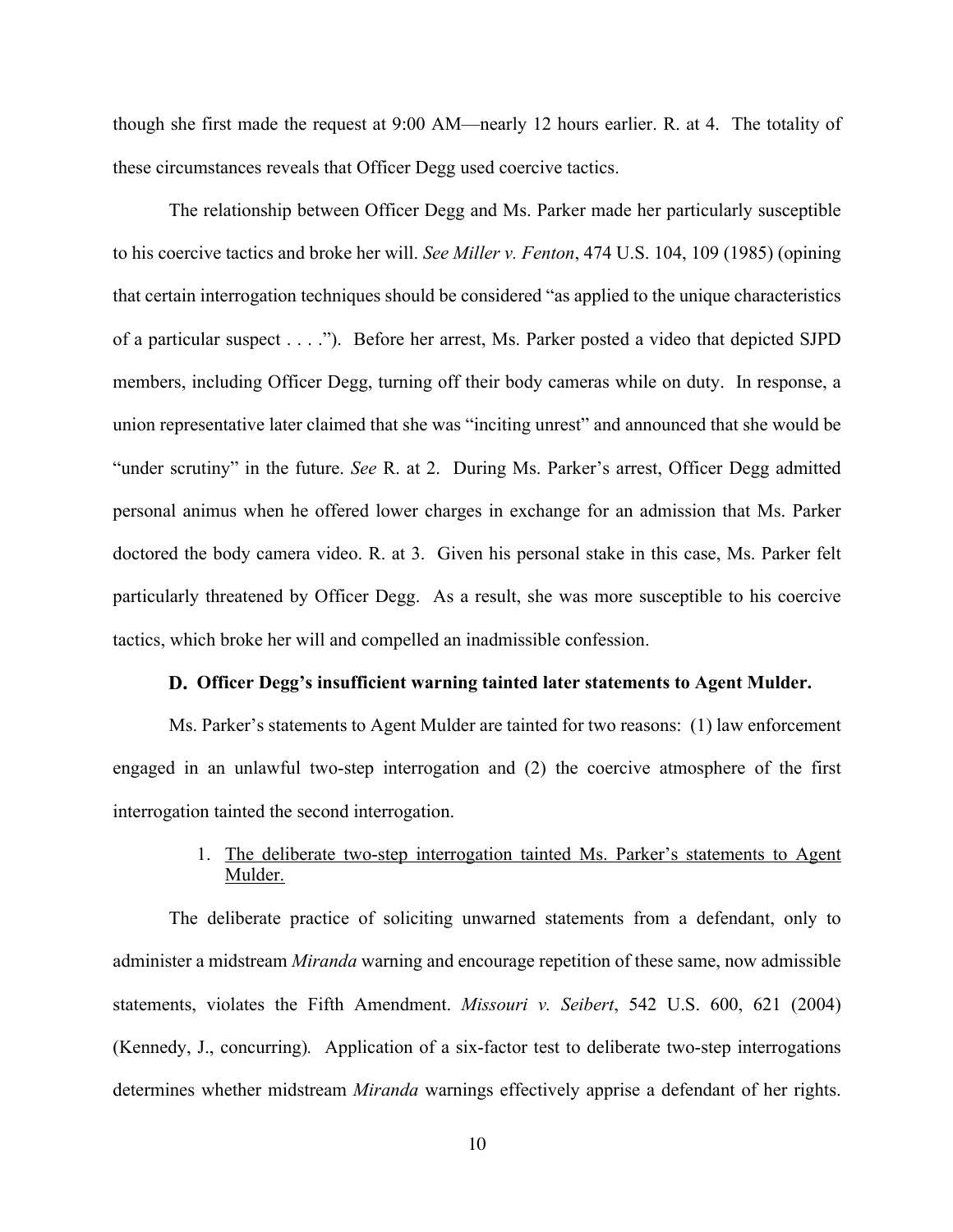*See, e.g.*, *United States v. Carter,* 489 F.3d 528, 535 (2d Cir. 2007); *United States v. Williams*, 435 F.3d 1148, 1160 (9th Cir. 2006) (determining that Kennedy's concurrence narrows the plurality opinion and adds both a deliberateness requirement and a sixth factor to the plurality test). These factors include: (1) the completeness and detail of the questions and answers in the first interrogation, (2) the overlapping content of the statements, (3) the time and place of the interrogations, (4) the continuity of police personnel, (5) whether the interrogator's questions treated rounds as continuous, and (6) whether curative actions were taken between interrogations. *Williams*, 435 F.3d at 1160. Assessment of Officer Degg's and Agent Mulder's conduct under this test shows that their interrogation strategy is exactly the type that *Seibert* sought to prevent, and that any statements made by Ms. Parker to Agent Mulder are tainted.

Officer Degg's and Agent Mulder's conduct meets the threshold requirement of deliberate intent. A two-step interrogation is deliberate when the omission of the first *Miranda* warning is not the result of a "rookie mistake" or exigent circumstance. *See United States v. Naranjo*, 426 F.3d 221, 232 (3d Cir. 2005). Here, despite Officer Degg's ample experience, he gave a warning that was both delayed and extremely abbreviated. R. at 3. His subsequent decision not to give a second, more complete warning at the police station further indicates that he deliberately conducted an unwarned interview. *See* R. at 4. Given this threshold finding of deliberate intent, an application of the six-factor *Seibert* test shows that Agent Mulder's midstream *Miranda* warning did not apprise Ms. Parker of her rights.

#### *i. The questions asked by Officer Degg and the statements made by Ms. Parker in the first interrogation were complete and detailed.*

An unwarned interrogation that is systematic and exhaustive taints a later interrogation. *See Seibert*, 542 U.S. at 616. During Officer Degg's first round of questioning in the FBI car and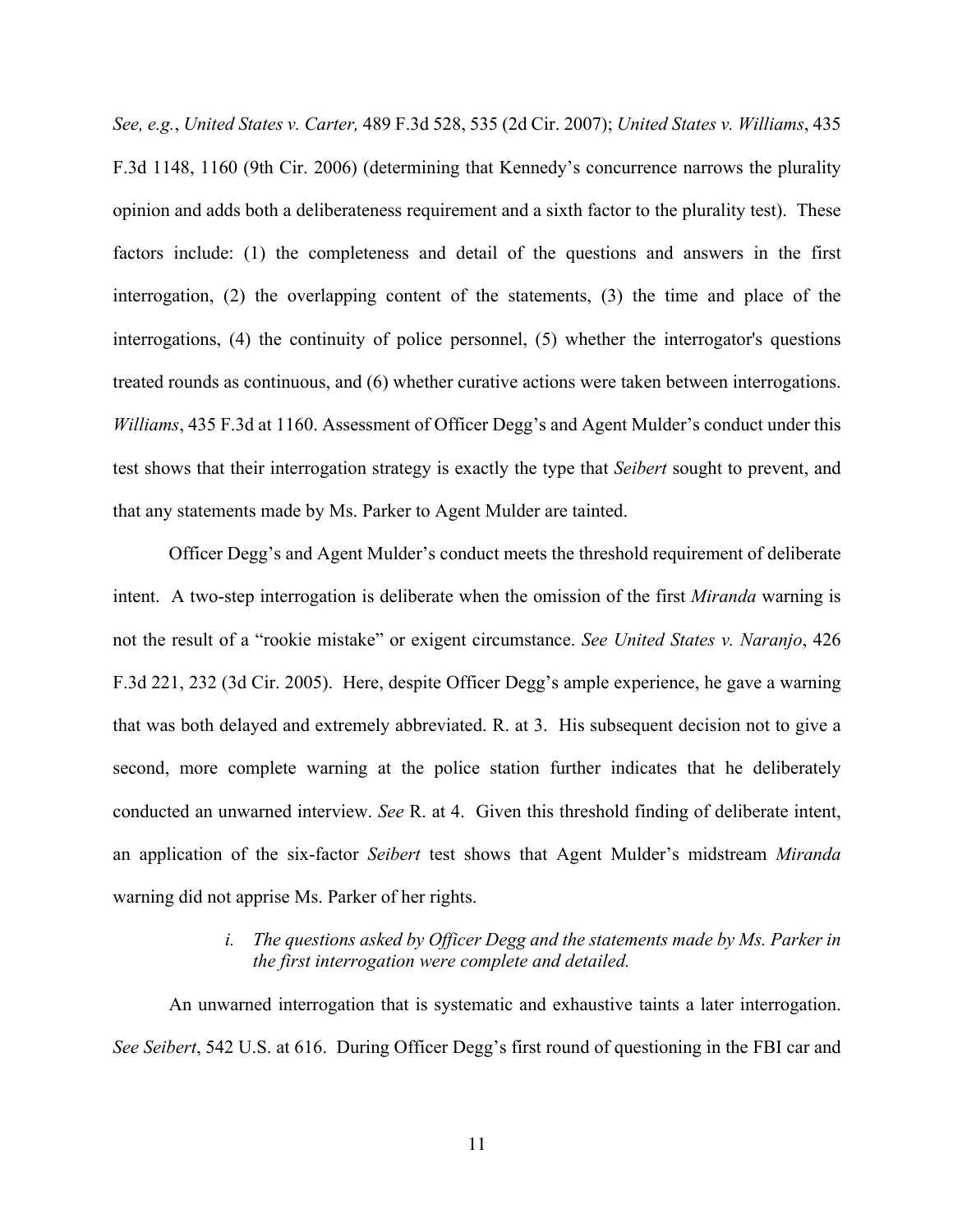police station, he repeatedly demanded answers to the same questions, which resulted in Ms. Parker admitting to inciting a riot and taking money from the bank. R. at 3-4.

#### *ii. Ms. Parker's statements in both interrogations overlapped.*

When questions during an unwarned interrogation are posed again after a warning, suspects are left confused as to whether they must repeat their previous answers. *Seibert*, 542 U.S. at 616. Furthermore, repetition of questions from an unwarned interview implicitly conveys that the second confession is not independently incriminating. *Id.* Here, the record does not show explicitly what questions Agent Mulder asked. R. at 5, 31. However, in the second interrogation Ms. Parker mentioned that she probably deposited money on June 2, that the receipt might be hers, and that she "really did smash that bank"—three statements she might not have made had she realized her earlier statements were inadmissible. R. at 32.

#### *iii. The interrogations were close in time and occurred in the same setting.*

Only a considerable break in time and change in location between a warned and unwarned interrogation will disrupt a defendant's perception of continuous questioning. *Miranda*, 384 U.S. at 496; *see also United States v. Capers*, 627 F.3d 470, 484 (2d Cir. 2010) (holding that even a 90 minute break between two interrogations conducted in different locations was not adequate to break the continuous nature of questioning). Here, only about 20 minutes separated the two interrogations. R. at 4. However, as Officer Degg had consistently left Ms. Parker alone, she would not have recognized this 20-minute reprieve as a 'break' between interrogations. R. at 4. Finally, as she remained in the same room, Ms. Parker would have felt as though she underwent one continuous interrogation. R. at 3-4.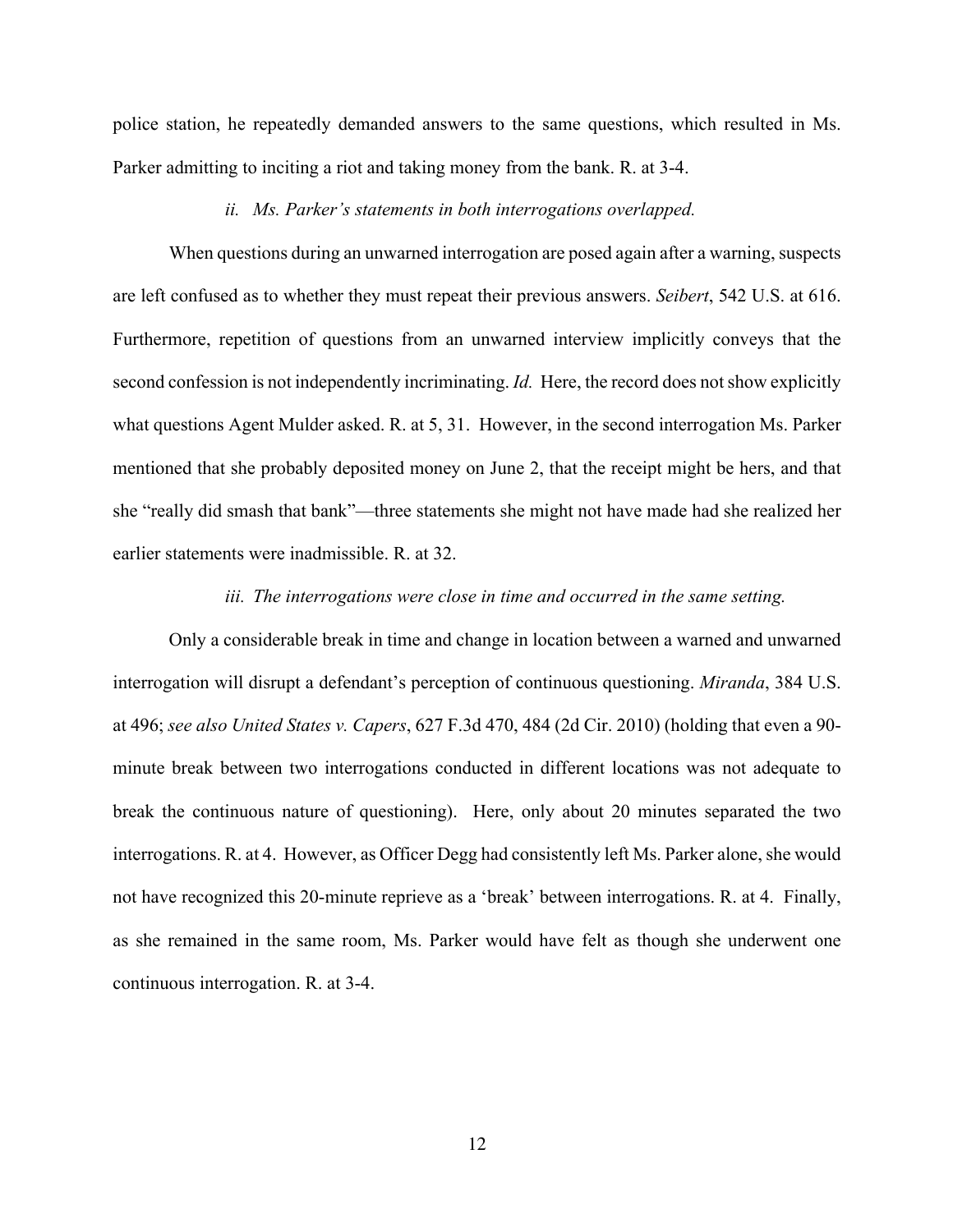#### *iv. FBI Agents were present during both interrogations.*

When personnel coordinate to conduct a continuous interview, there is no appreciable change in atmosphere. *See Seibert*, 542 U.S. at 601. Here, Ms. Parker was arrested by an FBI Agent along with a state police officer and placed in an FBI vehicle. R. at 3. Accordingly, though Ms. Parker had not encountered Agent Mulder prior to the second interrogation, she was accustomed to the presence of federal agents. Furthermore, Agent Mulder began his interview with, "as you know, the feds are involved," which affirmed the ongoing presence of the FBI. R. at 31. Therefore, Ms. Parker would not have considered him a significant change in personnel.

#### *v. Agent Mulder's questions continued the first interrogation.*

When law enforcement's questions treat the second round of interrogation as continuous with the first, defendants feel compelled to repeat what has already been said. *Seibert*, 542 U.S. at 617. Here, Agent Mulder treated his interrogation as a continuation of the first when he opened with the statement, "just some closing questions." R. at 5. By beginning his interrogation as though he was just wrapping up an existing one, he gave Ms. Parker the impression that he and Officer Degg were conducting one continuous interrogation.

#### *vi. Agent Mulder failed to take curative steps between the interrogations.*

Statements made in the second half of a deliberate two-step interrogation are inadmissible unless curative steps enable a defendant to recognize the significance of the midstream *Miranda* warning. *Id.* at 622 (Kennedy, J., concurring). Here, Agent Mulder told Ms. Parker that Officer Degg's interrogation was not consistent with procedure. R. at 4. Furthermore, prior to his interrogation, he told Ms. Parker that he needed to make sure the police "don't screw anything else up." R. at 4. At neither point did Agent Mulder explain to Ms. Parker the effect these failures would have on the admissibility of her testimony. This indicates not only that Agent Mulder was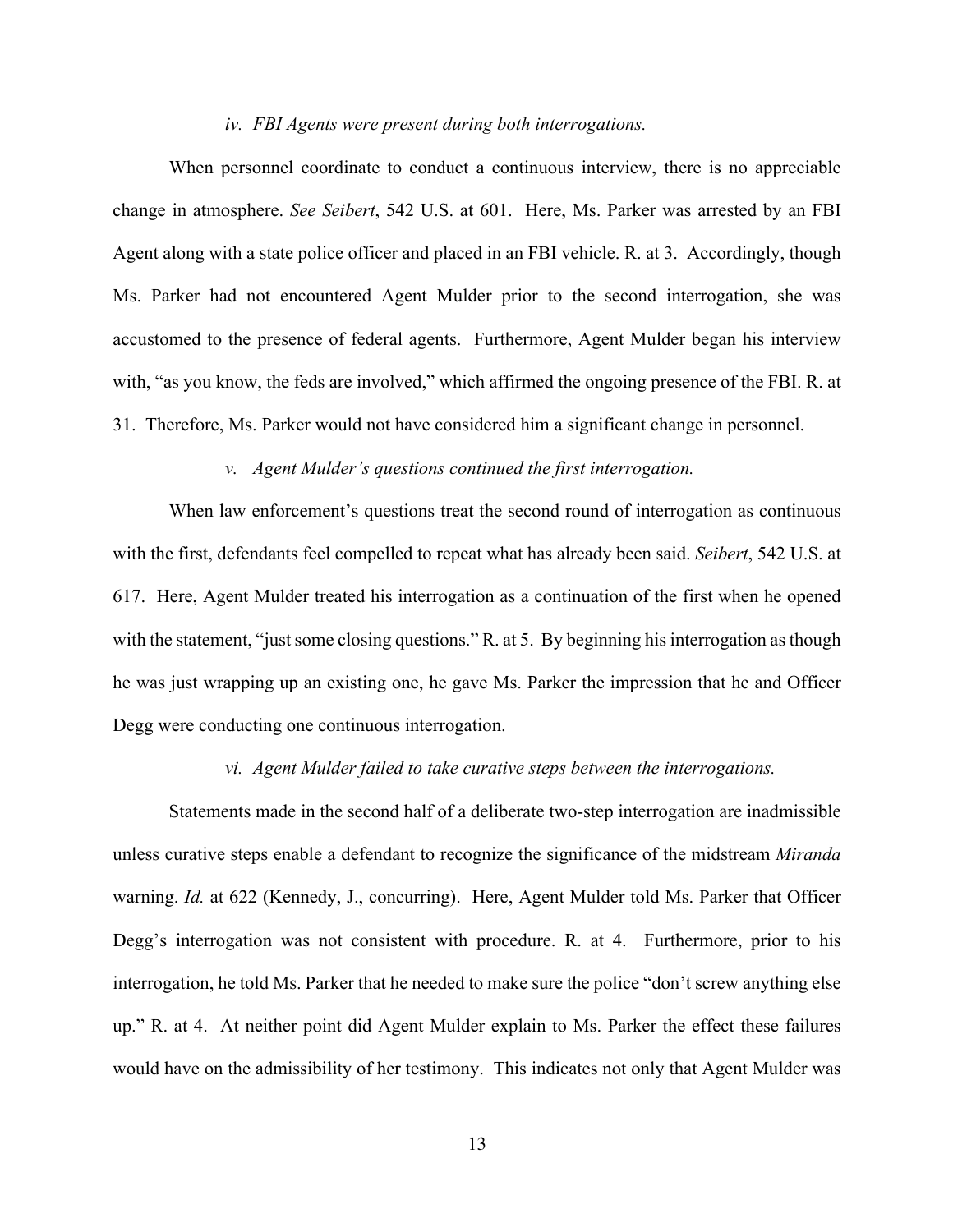fully aware of Officer Degg's unwarned interrogation, but also that he deliberately chose not to explain the significance of these shortcomings. In the absence of these curative steps, Agent Mulder's *Miranda* warning did not punctuate the questioning such that Ms. Parker could realize the second interrogation had taken a new turn. *See Seibert*, 542 U.S. at 622. As a result, this Court must find that Agent Mulder's midstream *Miranda* warning did not effectively apprise Ms. Parker of her rights, and thus exclude her statements from the second interrogation.

2. The first interrogation's coercive atmosphere tainted the second interrogation.

Even if this Court determines that Ms. Parker's testimony was not the result of a deliberate two-step interrogation, it should nonetheless hold that Ms. Parker's statements to Agent Mulder were tainted by a continuous atmosphere of coercion. Here, the Government argues that Agent Mulder's friendly attitude caused the atmosphere to dissipate. However, his interrogation techniques were independently coercive and strengthened the atmosphere from the first interrogation. Thus, Ms. Parker's statements were tainted.

A longer break between the interviews or a significant change in location might have resulted in a second, untainted interview. *See, e.g.*, *United States v. Bayer*, 331 U.S. 532, 540 (1947). Here, however, only 20 minutes separated the rounds of questioning and both took place in the same room. R. at 4. This continuity led Ms. Parker to believe that she was in the midst of one interrogation, and that Agent Mulder's questioning was tacked on to the end of a nearly 15 hour interrogation process. *See Miranda*, 384 U.S. at 496.

Agent Mulder's false friend interrogation technique strengthened this coercive atmosphere. *State v. Rettenberger*, 984 P.2d 1009, 1016 (Utah 1999). This tactic allowed Agent Mulder to build rapport with Ms. Parker and convince her that he was acting in her best interest, as evidenced by the promise that he could "make this go away" if she cooperated. R. at 5, 31. Taken alone, this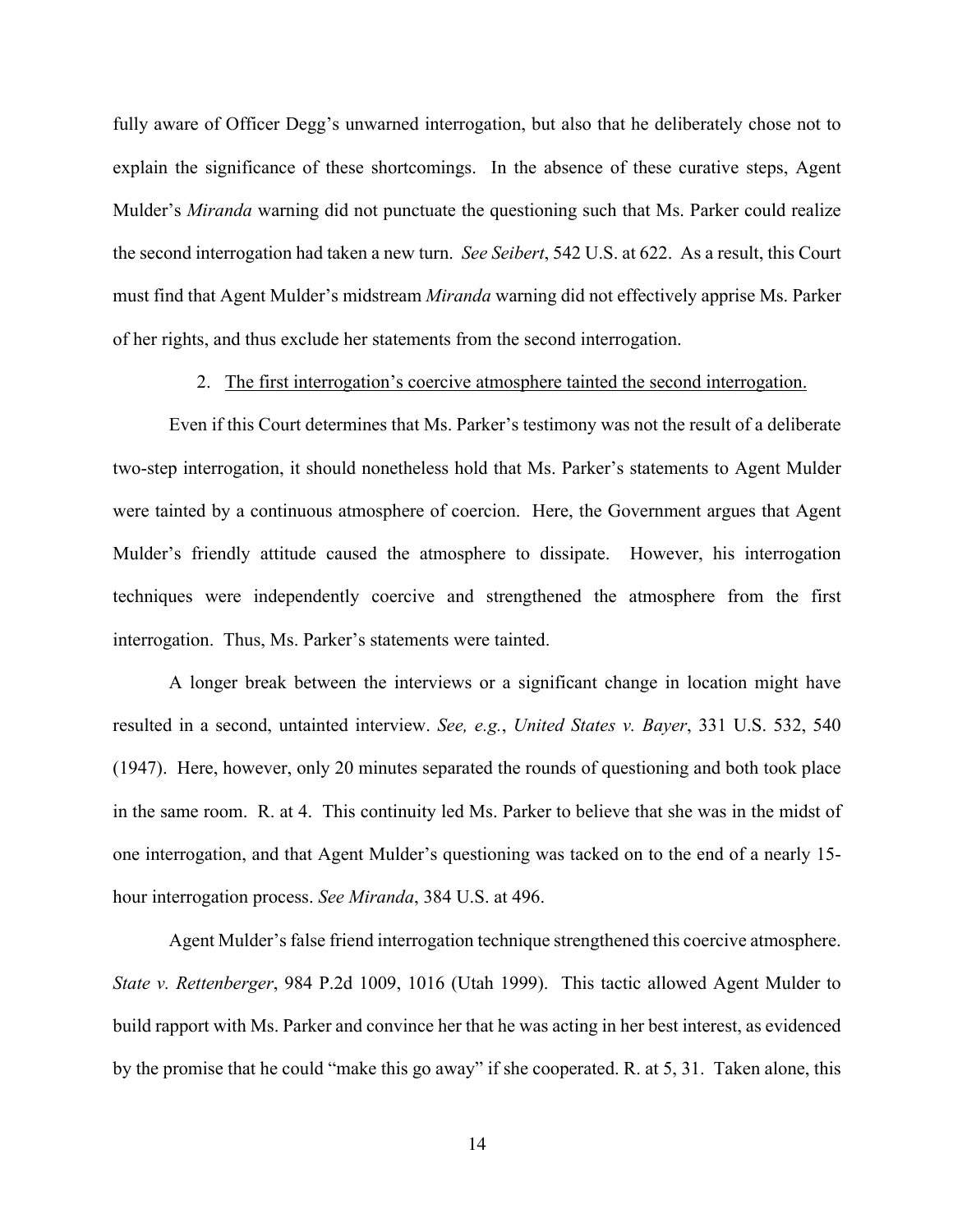tactic generally does not indicate coercion. *State v. Baker*, 465 P.3d 860, 880 (Haw. 2020). However, at the end of a long interrogation, his façade of trustworthiness and assurance that Ms. Parker would benefit by confessing, broke her will. Accordingly, this Court must find that Ms. Parker's involuntary statements to Agent Mulder, like those made to Officer Degg, are the products of coercion. *See supra* Part I.C. Because Ms. Parker's statements were compelled in violation of the Fifth Amendment, this Court must hold that they are inadmissible.

#### II. THE FOURTEENTH CIRCUIT CORRECTLY HELD THAT *MIRANDA* DEFICIENT STATEMENTS PRESENTED IN PRE-TRIAL PROCEEDINGS QUALIFY AS "USE IN A CRIMINAL CASE" UNDER *CHAVEZ V. MARTINEZ*.

The Fifth Amendment protects criminal defendants from the evils of self-accusation, perjury, and contempt. *Murphy v. Waterfront Comm'n of N.Y. Harbor*, 378 U.S. 52, 55 (1964). The right against self-incrimination is embedded in the Fifth Amendment and reads, "[n]o person . . . shall be compelled in any *criminal case* to be a witness against himself . . . ." U.S. CONST. amend. V. (emphasis added). While one would expect the Constitution to apply uniformly, because "criminal case" is interpreted differently throughout the nation's courts, Fifth Amendment protections are applied unequally. This variability was aggravated by *Chavez v. Martinez*, which failed to delineate when a criminal case and the right against self-incrimination begin. 538 U.S. 760, 767 (2003). Permitting these different interpretations of the Fifth Amendment propagates uncertainty and undermines predictability in criminal cases.

Uniform application of federal law is at the heart of this Court's purpose. *See Layne & Bowler Corp. v. W. Well Works*, 261 U.S. 387, 393 (1923). Accordingly, to best protect Ms. Parker's and other defendants' rights against self-incrimination, this Court must find that the "criminal case" begins with the probable cause hearing. This position is supported by the textual analysis of the Fifth Amendment, its legislative history and purpose, and the need to maintain the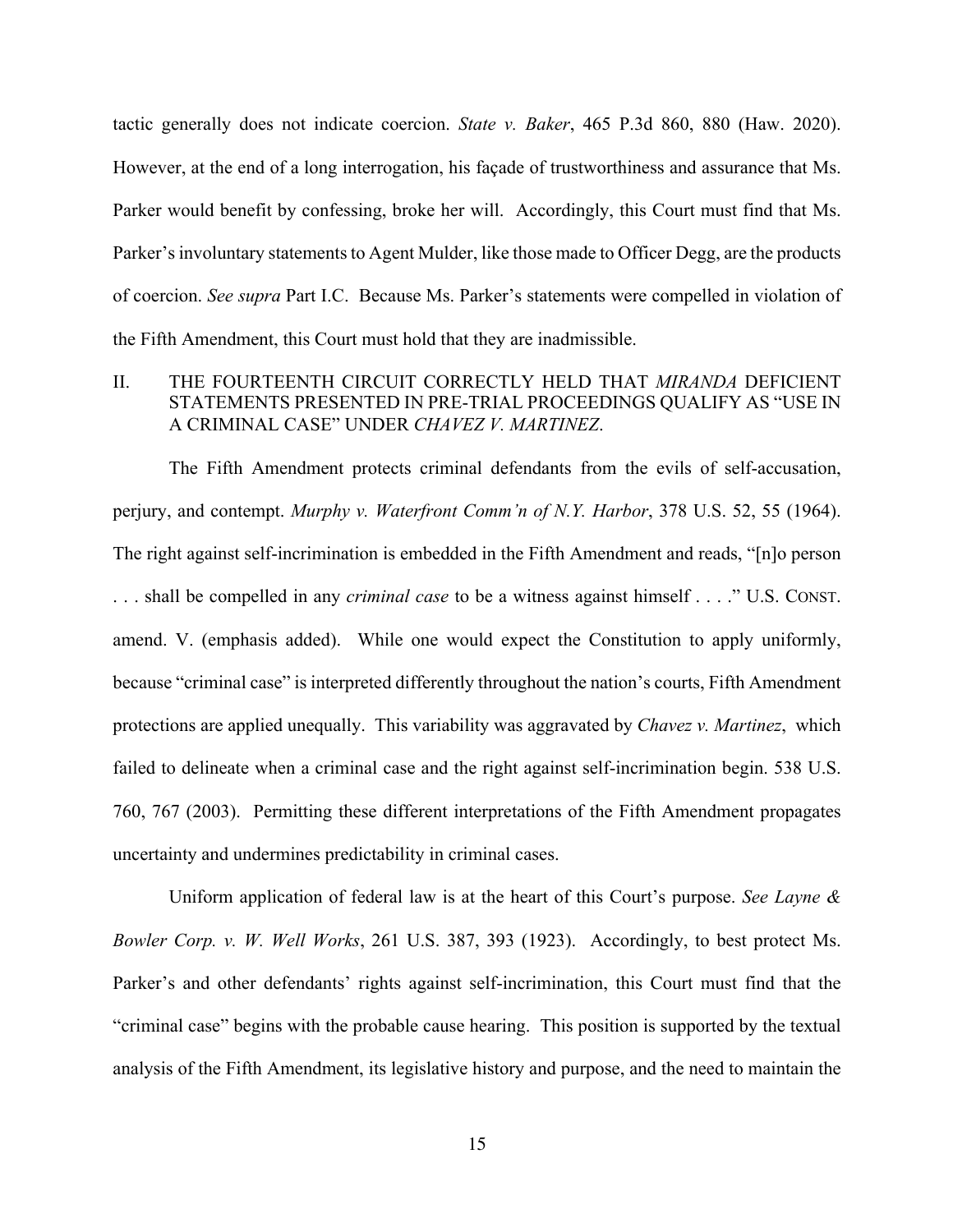balance of power between prosecutors and criminal defendants—which is currently threatened by the uncertain definition of "criminal case."

#### **Textual analysis of the Self-Incrimination Clause supports the understanding that "criminal case" begins at the probable cause hearing.**

The proper interpretation of "criminal case" starts with the text of the Fifth Amendment. William N. Eskridge, Jr., *The New Textualism*, 37 UCLA L. REV. 621, 690 (1990). As textual interpretation presumes that definitions are used conventionally, beginning with the text gives deference to the words chosen by the Founders. *Id*. at 648.

The specific usage of the words "case" and "trial" in the Fifth Amendment require that its protections begin with the probable cause hearing. Textual analysis of the Fifth Amendment shows that (1) the dictionary definition of "case" is broad and not limited to trial, (2) other instances of "trial" and "case" throughout the Constitution underscore the differences between the two terms, and (3) that the Fifth Amendment's text lands between the sweeping language of the Fourth Amendment and the restrictive language of the Sixth Amendment.

#### 1. The dictionary definition of "case" illustrates that the right against selfincrimination is not limited to trial.

The dictionary definition of "case" provides the basis for Ms. Parker's claim that her protection against self-incrimination begins at the probable cause hearing. Dictionary definitions begin the plain meaning inquiry. *See, e.g.*, *Yates v. United States*, 574 U.S. 528, 538 (2015). Furthermore, this Court has stated that the Oxford English Dictionary ("OED") is one of the most authoritative for the English language. *Taniguchi v. Kan Pac. Saipan, Ltd.*, 566 U.S. 560, 569 (2012). Definitions from the OED support a finding that the word "case" is not synonymous with "trial." Rather, it serves as a non-specific way to reference a legal matter. The OED defines "case" as "a legal action, *esp.* one to be decided in a *court* of law." *Case*, OXFORD ENGLISH DICTIONARY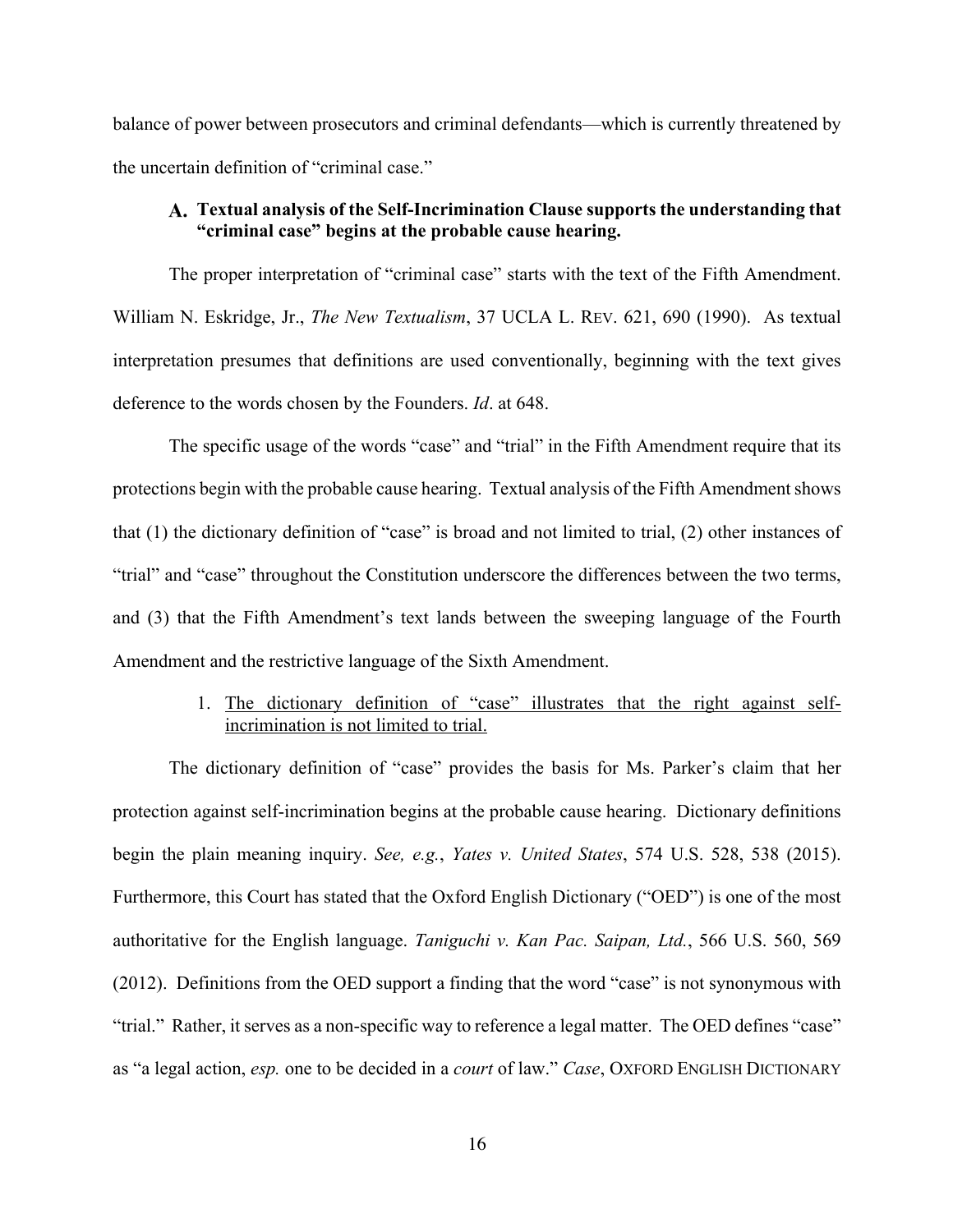(3d ed. 2013) (emphasis added). There are two relevant parts to this definition. First, in the criminal context, "legal action" commonly refers to the entirety of the proceedings. This understanding is consistent with that offered in *Chavez*: the case does not begin with a police investigation because that process is not legal. *Chavez*, 538 U.S. at 766. Second, the definition's use of the passive infinitive, "to be decided," indicates that "case" refers to a future court proceeding. Although trials are held in court, so too are probable cause hearings. This fact challenges the notion that trial is the only part of the "case" in court.

In the past, this Court has explicitly equated the meanings of "case" and "cause," finding that neither is synonymous with "trial." *See Blyew v. United States*, 80 U.S. 581, 595 (1871). In *Blyew*, this Court explained that there was no substantive difference between "case" and "cause," because both meant "a proceeding in court, a suit, or action." *Id.* The OED supports this analysis and defines "cause" as "a subject of litigation," which encapsulates the entire action. *Cause*, OXFORD ENGLISH DICTIONARY (3d ed. 2013). Conversely, "trial" is defined as "the examination and determination of a *cause* by a judicial tribunal," this lends support to the idea that a trial is just one part of the case. *Trial*, OXFORD ENGLISH DICTIONARY (3d ed. 2014)(emphasis added). Though the OED is not dispositive, *Blyew* grounds the word "cause" in a legal proceeding. This distinction illustrates that, in addition to relying on the strength of dictionary definitions, this Court may also look to precedent to support the contention that "case" includes the probable cause hearing. *Blyew*, 80 U.S. at 595.

#### 2. The presumption of meaningful variation precludes a narrow reading of "case."

Consistent usage of the words "case" and "trial" throughout the Constitution supports a broad interpretation of the Self-Incrimination Clause. Consistent usage informs the interpretation of a text that contains a word that appears many times. *See Powerex Corp. v. Reliant Energy Servs.,*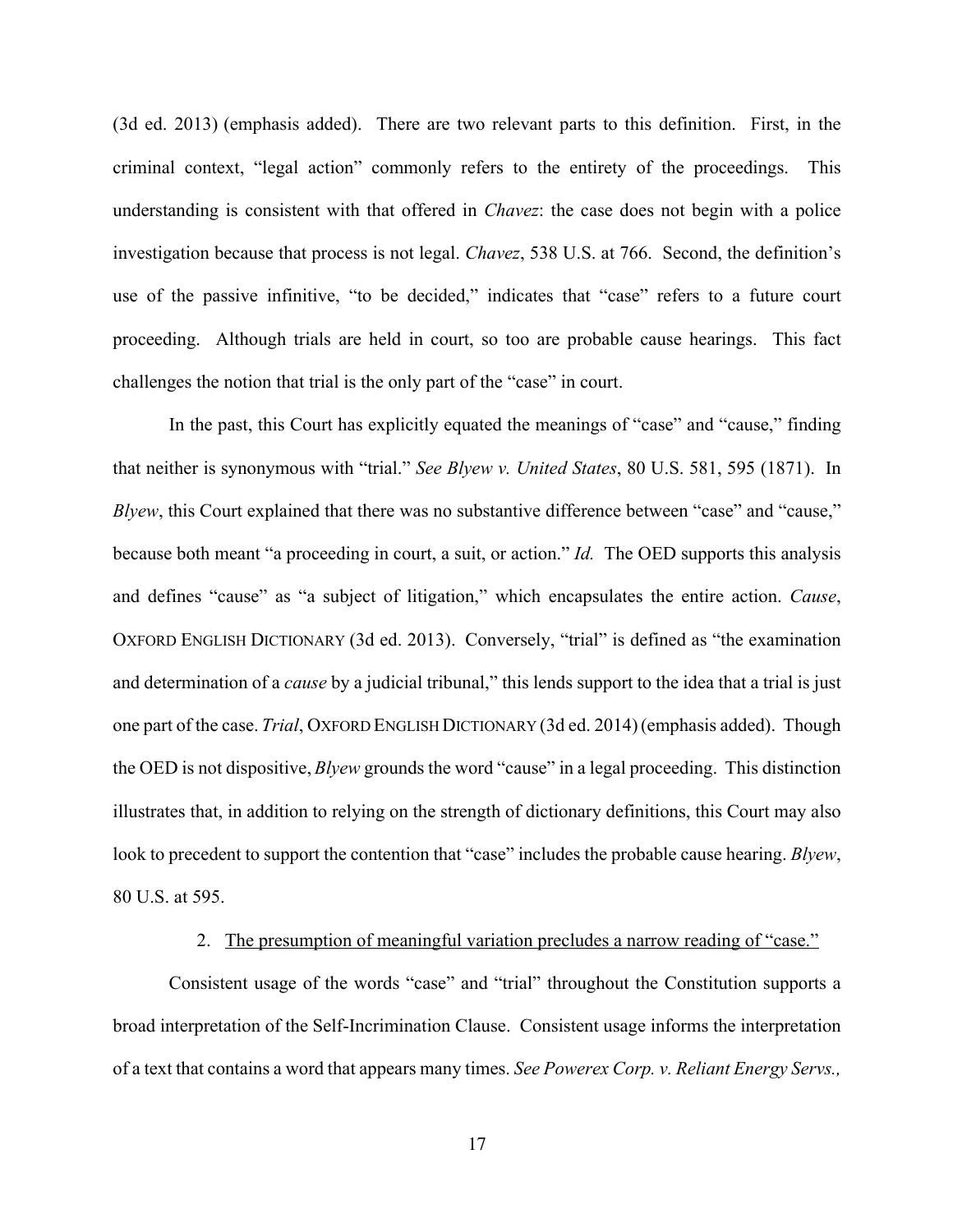*Inc.*, 551 U.S. 224, 232 (2007) (noting that "identical words and phrases . . . should normally be given the same meaning"). Here, this consistent usage directs that "case" retain the same meaning throughout the Constitution. "Trial" must be also be interpreted consistently. As both of these words appear at various points throughout the Constitution, the presumption of meaningful variation indicates that they represent distinct ideas.

First, Article III, which vests in Congress the power to create the federal judiciary, states that "the judicial power shall extend to all *cases*…the *trial* of all crimes, except in *cases* of impeachment, shall be by jury." U.S. CONST. art. III, § 2 (emphasis added). While both "case" and "trial" appear repeatedly throughout the Constitution, Article III is particularly noteworthy for its use of both words in the same sentence. *Id.* The presumption of meaningful variation gives these words distinct value and provides for a clear reading. "Case," as it is understood here, extends the power of the judiciary to both civil and criminal causes of action. Whereas "trial" specifies just one particular function of the judiciary. Reading these terms synonymously undermines the distinctly different concepts that they represent.

"Case" and "trial" are also used together in Article I, which states, "judgment in *cases* of impeachment shall not extend further than to removal from office . . . but the party convicted shall nevertheless be liable and subject to indictment, *trial*, judgement and punishment . . . ." U.S. CONST. art. I, § 3 (emphasis added). Here, "case" is plainly read to mean the entire cause of action, specifically related to impeachment. Conversely, "trial" denotes a particular phase of a future legal proceeding following indictment. If "case" is just another word for "trial," this clause does not make sense; it would effectively make the "case" a phase of criminal procedure that follows indictment. These readings of Articles I and III import meaning to the Constitution that is totally divorced from the text—a proposition this Court cannot support.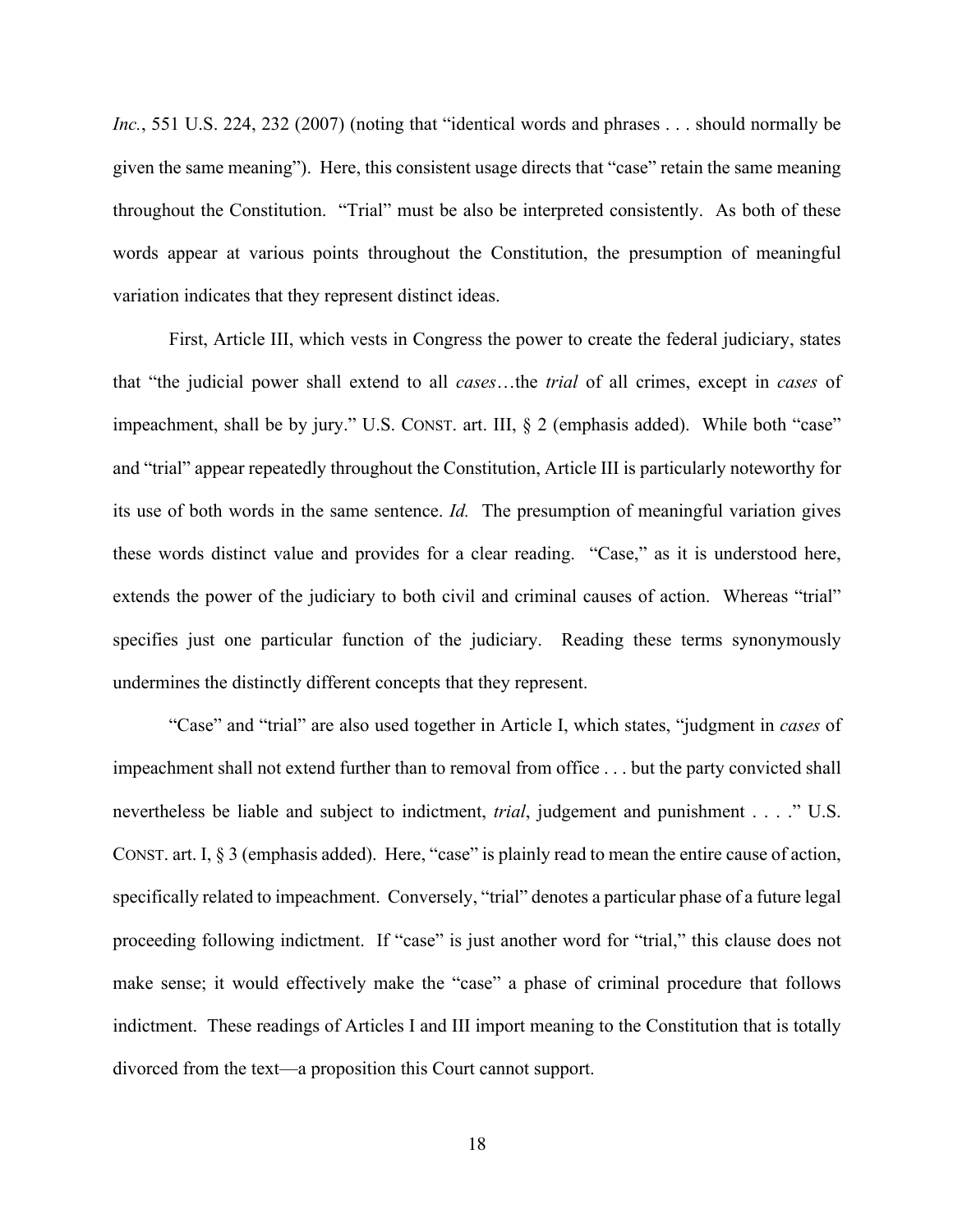#### 3. The Fifth Amendment's location in the Bill of Rights signals its application beyond trial.

The Bill of Rights places the Fifth Amendment between the sweeping Fourth Amendment and the more limited Sixth Amendment. This placement supports Ms. Parker's position that Fifth Amendment protections extend to probable cause hearings. The Fourth Amendment's language does not specify when its protections apply, which indicates that it protects broadly. Whereas the Sixth Amendment specifies that it applies in "criminal prosecutions," which, from its plain meaning, limits its application to trial. The Fifth Amendment, however, strikes a balance. Unlike the Fourth, its text attaches protections against self-incrimination to a criminal case but does not go so far as the Sixth to limit this right to trial.

Fourth Amendment rights against unreasonable search and seizure are perpetually subject to violation*.* Accordingly, the Fourth Amendment simply states that "the right of the people . . . shall not be violated." U.S. CONST. amend. IV. It's language sweeps more broadly than the Fifth Amendment and reflects the societal concern that each individual be left alone. *Tehan v. United States ex. rel. Shott*, 382 U.S. 406, 416 (1966). Unlike the broad provision of rights in the Fourth Amendment, the Sixth Amendment uses more precise language. It states, "in all *criminal prosecutions*, the accused shall enjoy the right to a speedy and public *trial . . . .*" U.S. CONST. amend. VI. (emphasis added). The Sixth Amendment's use of the phrase "criminal prosecution," as opposed to "criminal case" in the Fifth, specifies its narrow scope. Furthermore, use of the word "trial" in the Sixth Amendment reflects Congress's understanding that it is distinct from both "case" and "prosecution." *See Counselman v. Hitchcock*, 142 U.S. 547, 562 (1892).

The Fifth Amendment's scope lands in the middle of the spectrum created by the Fourth and Sixth Amendments. The Fifth Amendment specifies that no person "shall be compelled in any *criminal case*." U.S. CONST. amend. V. (emphasis added). Contextualizing the Fifth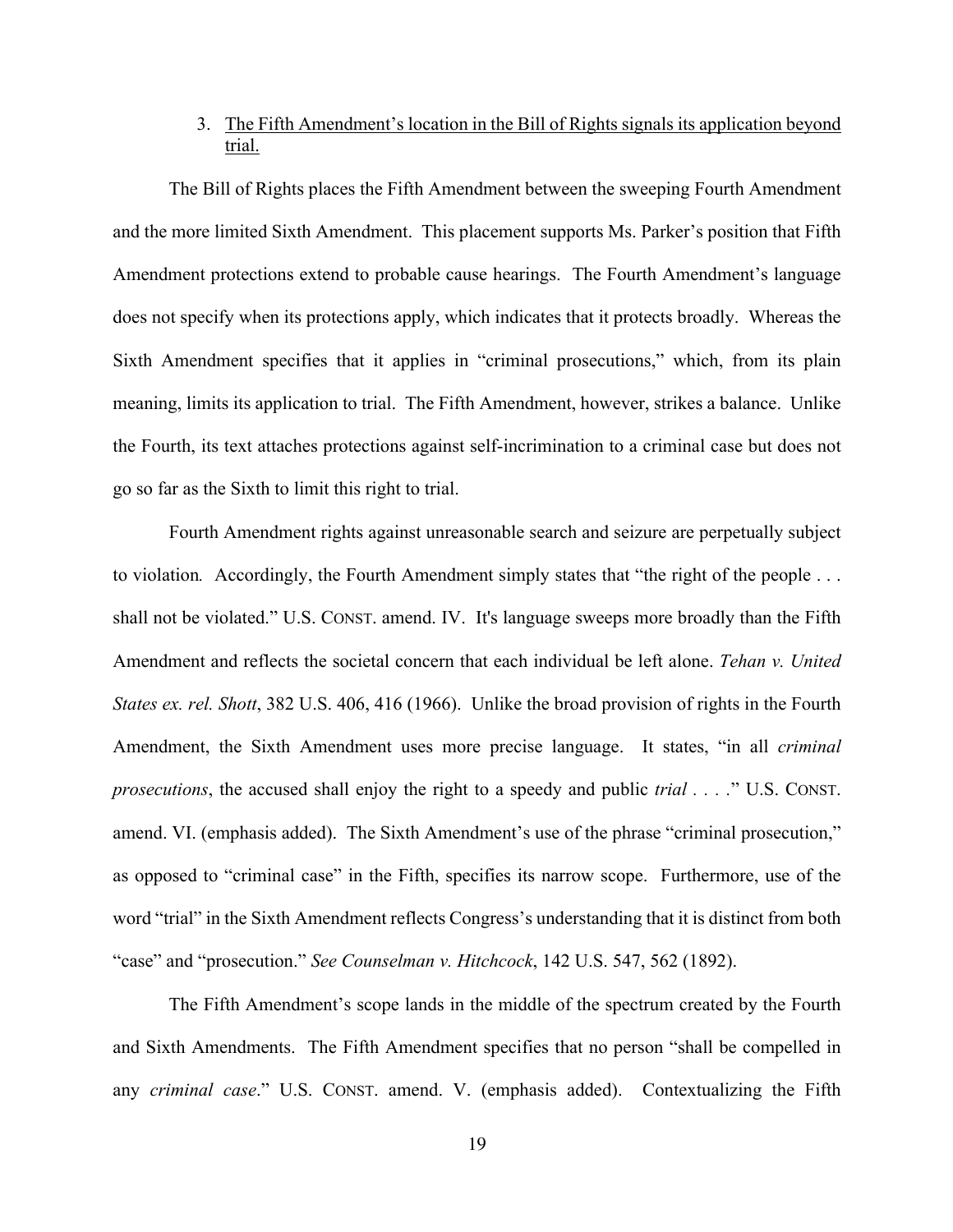Amendment amongst its neighbors provides relevance to the dictionary definitions offered above and strengthens the plain meaning understanding. The dictionary definition of "case," without context, renders the Fifth Amendment as boundless as the Fourth Amendment. The Sixth Amendment's use of "criminal prosecution" (as opposed to "criminal case") implies a definition with greater limitations than the Fifth. *See Counselman*, 142 U.S. at 563. Whereas the Fifth and Sixth Amendments have qualifiers, "case" and "prosecution," respectively, the Fourth has none. This distinction, particularly given their proximity in the Bill of Rights, establishes their uses relative to one another. However, it also indicates that if the Fifth Amendment was meant to be a trial right, it would follow the narrow language of the Sixth Amendment.

#### **The purpose and history of the Fifth Amendment prompt a broad reading.**

Plain meaning analysis lays the foundation upon which the purpose analysis builds. Cass R. Sunstein, *Interpreting Statutes in the Regulatory State*, 103 HARV. L. REV. 405, 416 (1989). As analyzed through its placement in the Bill of Rights, the text of the Fifth Amendment was selected in accordance with its noble purpose: to cure the evil of self-incrimination. *See Murphy v. Waterfront Comm'n of N.Y. Harbor*, 378 U.S. 52, 55 (1964). The risk of self-incrimination begins much earlier than trial. Both Congress's revisions and the need to inhibit self-incrimination support a broad interpretation of "criminal case" that includes probable cause hearings.

#### 1. The revisions that Congress made to the Fifth Amendment prior to ratification do not prevent its application in probable cause hearings.

In 1789, Congress revised the Fifth Amendment to limit its scope to criminal cases. The initial draft did not include "criminal case," but Congress saw fit to add it. 1 ANNALS OF CONG. 434 (1789). This change represented the desire to explicitly protect criminal, rather than civil, defendants from self-incrimination. However, the revision was not meant to limit the right to any one phase of the case, such as trial. *See Ullman v. United States*, 350 U.S. 422, 438-39 (1956).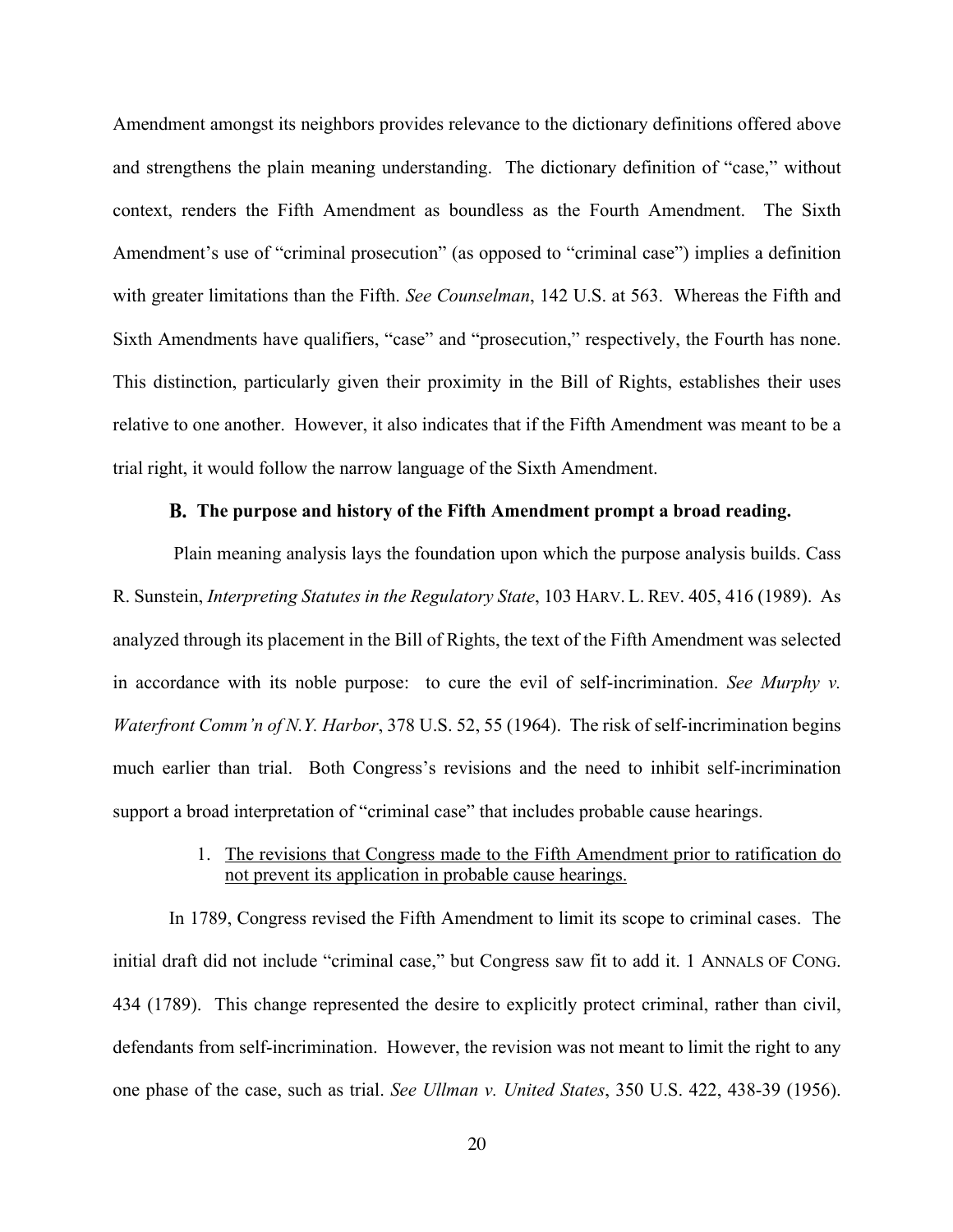Interpreting "criminal case" in this way limits the Fifth Amendment's scope and fails to achieve Congress's goal of eliminating the ramifications of self-incrimination in criminal cases.

Reading the Fifth Amendment as a trial-only right is the equivalent of hiding an elephant in a mousehole. *See Whitman v. Am. Trucking Assocs.*, 531 U.S. 457, 468 (2001). Not once while discussing the addition of "criminal case" did Congress mention limiting the self-incrimination right to trial. 1 ANNALS OF CONG. 434 (1789). The absence of such a discussion shows that Congress did not intend such a far-reaching limitation. *Id.* 

Here, Ms. Parker was detained and questioned without the benefit of a sufficient *Miranda* warning. *See* R. at 3. Her statements were then used in a probable cause hearing and against her in a criminal trial. R. at 5. Not only was Ms. Parker's compelled testimony relied upon to build the case against her, it was also used to convict her of both crimes; she now faces the exact evil that Congress sought to remedy through broad application of the Fifth Amendment. Permitting such an intrusion of one's liberty undermines Congress's purpose in specifying the right against self-incrimination in criminal cases. *Tehan*, 382 U.S. at 416. Instead, this Court must accept Ms. Parker's position, which is consistent with the Fifth Amendment's intended purpose—that protections against self-incrimination include probable cause hearings.

#### 2. The Framer's understanding of criminal procedure from the common law tradition supports the Fifth Amendment's application outside of trial.

William Blackstone's "Commentaries on the Laws of England" provides the basis for the Founders' understanding of criminal procedure in the common law tradition and relegates trial to one of twelve elements of a case. 4 WILLIAM BLACKSTONE, COMMENTARIES \*289. Blackstone's Commentary was published just before the Constitutional Convention and discusses the common law traditions of England, many of which were incorporated into the Constitution. Antonin Scalia, *Originalism: The Lesser Evil*, 50 U. CIN. L. REV. 849, 859 (1989). In defining a criminal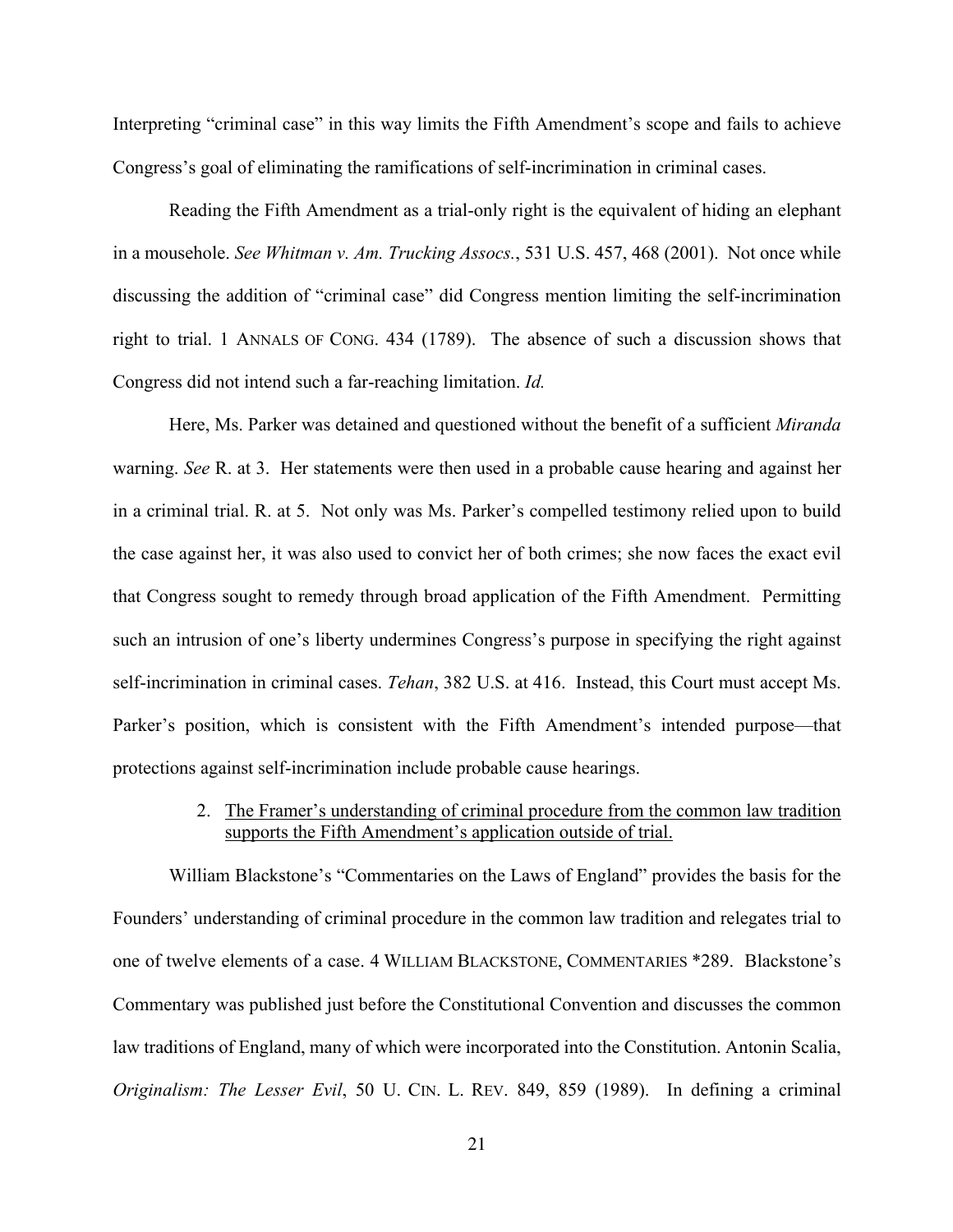proceeding, Blackstone names twelve distinct parts, trial being the seventh of twelve. 4 WILLIAM BLACKSTONE, COMMENTARIES \*289. Because trial is just the one part of a criminal proceeding, the Founders would not have conflated "trial" with "case."

Blackstone's twelve phases of criminal proceedings remain in force as part of the Federal Rules of Criminal Procedure. The Federal Rules govern the entirety of criminal cases including pretrial, trial, and posttrial proceedings. FED.R.CRIM. P. 1(a)(1). Thus, the Federal Rules consider pretrial proceedings to be a part of the case. Only one of nine titles in the Federal Rules concerns trial, while three of nine address various pretrial proceedings. Here, Ms. Parker's coerced confession was used at both her probable cause hearing and her trial. R. at 5. Under the Government's reading of the Fifth Amendment, using this compelled testimony would be impermissible at only *one* of these two hearings. This is an irreconcilable proposition. To restrict the right against self-incrimination to trial renders it toothless because the defendant, as is the case here, would already have incriminated herself at the probable cause hearing.

#### **Excluding compelled testimony at the probable cause hearing does not impede law enforcement and best protects criminal defendants.**

Constitutional protections do not disappear once law enforcement charge an individual with a crime. This Court has opined that our methods of enforcing criminal law are the measures by which the quality of our society may be judged. *Coppedge v. United States*, 369 U.S. 438, 449 (1962). Nowhere is this sentiment more sacred than protecting the right against self-incrimination, the bedrock of our adversarial system of justice. Limiting the application of this right to trial would irreparably damage the family relationships, careers, and financial stability of criminal defendants, thereby undermining the very quality of our civilization.

Here, law enforcement subjected Ms. Parker to multiple coercive interrogations, several pretrial hearings, a public trial, and now a lengthy appeal. The Government's case against Ms.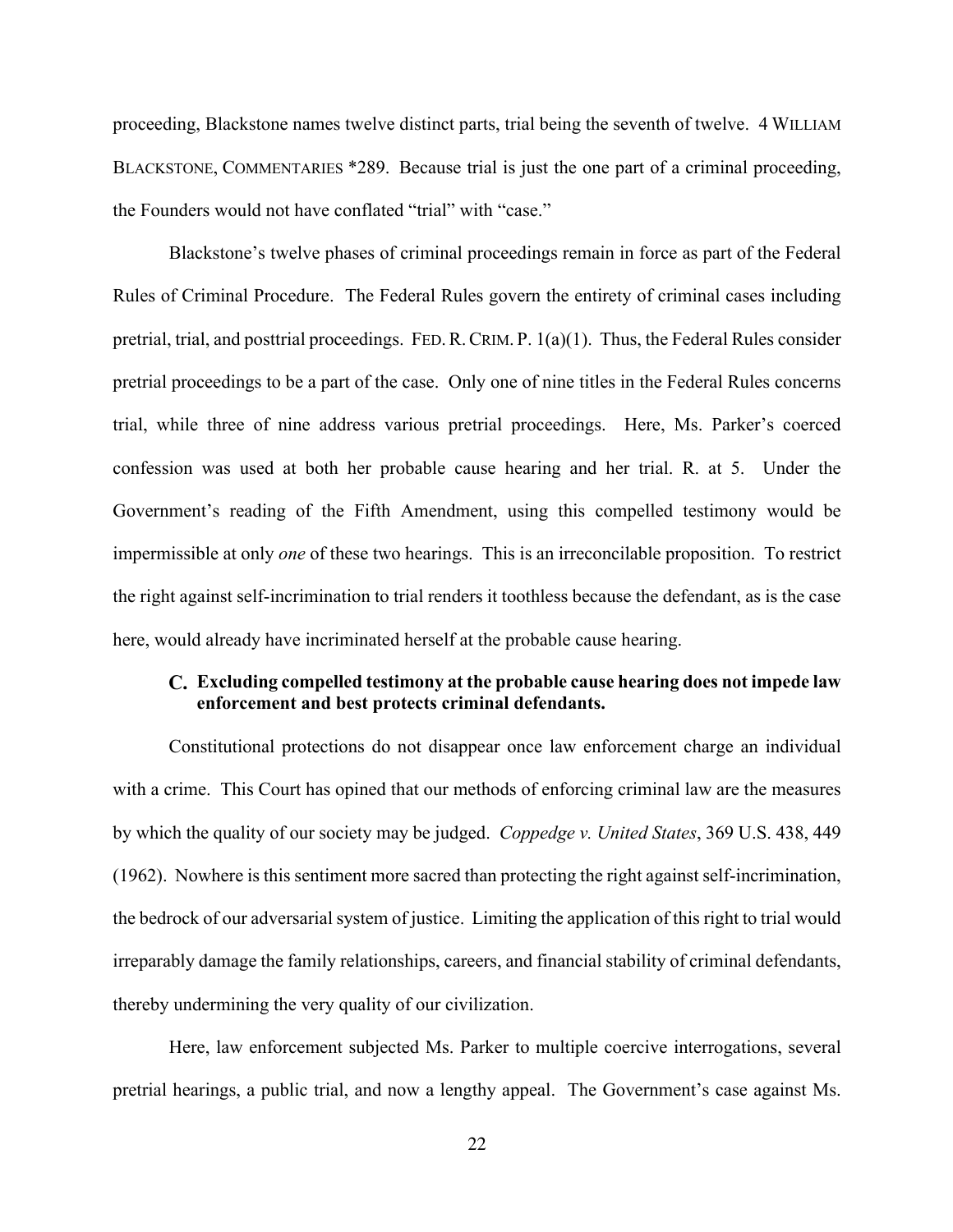Parker was predicated on her confession. R. at 23. If this Court accepts that Officer Degg's warning was insufficient, and that it further tainted Ms. Parker's statements to Agent Mulder, then it must find that the introduction of her confession at trial violated her Fifth Amendment rights. This Court must also protect future criminal defendants from the sort of uncertainty, injustice, and fear that Ms. Parker faced, and it must determine that probable cause hearings are subject to Fifth Amendment protections. This position does not impact the ability of law enforcement to do its job, and best protects the rights of criminal defendants.

#### 1. Defining the right against self-incrimination as inclusive of probable cause hearings does not impede the functions of the criminal justice system.

The Government argues that an extension of the Self-Incrimination Clause would impair the ability of law enforcement to effectively police. This is untrue for two reasons. First, holding that "criminal case" includes the probable cause hearing is not a fundamentally new idea. *See Chavez v. Martinez*, 538 U.S. 760, 795 (2003) (Ginsburg, J., dissenting). Indeed, the text and purpose of the Fifth Amendment, *see supra* Part II.A, II.B, suggest that the right against selfincrimination includes probable cause hearings. Ms. Parker asks only that this Court formalize this understanding and explicitly define that the right against self-incrimination begins at the probable cause hearing.

Second, extracting confessions through coercion has been improper since the inception of *Miranda v. Arizona*, 384 U.S. 436 (1966). As the government has a strong interest in obtaining admissible confessions, modern police practices aim to avoid coercive techniques. However, prosecutors often use otherwise inadmissible confessions in probable cause hearings which tilts the balance of power too far in the government's direction. *See* Andrew M. Crespo, *The Hidden Law of Plea Bargaining*, 118 COLUM. L.REV. 1303, 1312-13 (2018). To improve conviction rates, prosecutors manufacture cases by stacking charges, inflating evidence, and slicing years off plea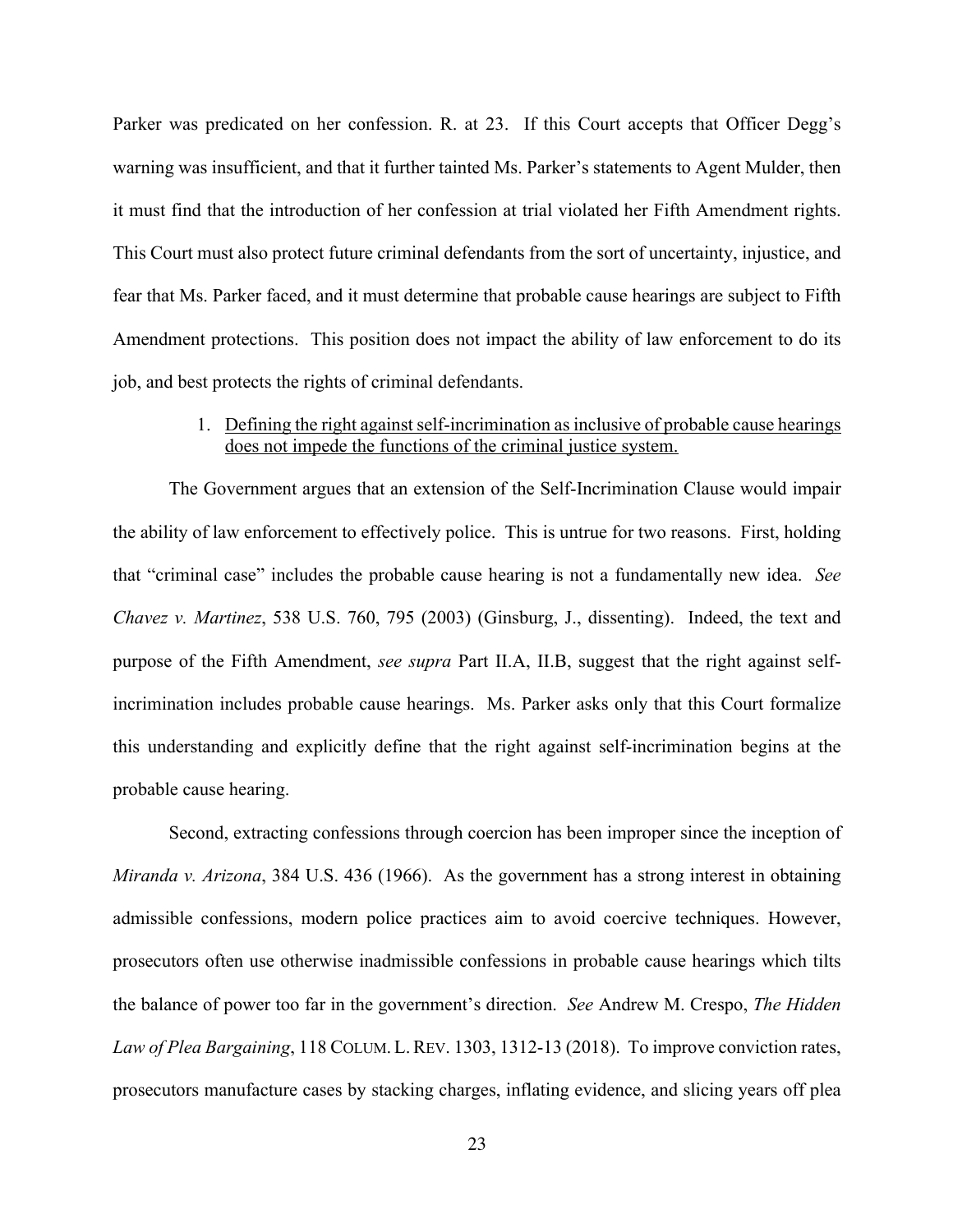bargains in order to influence a defendant to accept the offer and sacrifice their freedom. *Id.* As a result, only 2% of federal criminal cases go to trial whereas 90% end in a plea bargain. John Gramlich, *Only 2% of Federal Criminal Defendants Go To Trial, and Most Who Do are Found Guilty*, PEW RESEARCH CENTER (June 11, 2019), https://pewrsr.ch/2F1Qxn7. Excluding the Self-Incrimination Clause's protection from probable cause hearings worsens the impact of compelled statements by using that testimony to skew one's perception of their likelihood of success at trial. This Court cannot permit such predatory law enforcement tactics to continue.

#### 2. Limiting the use of manufactured charges against criminal defendants protects family relationships and economic stability.

Finding in favor of Ms. Parker will protect criminal defendants from the detrimental effects of pretrial detention by disposing of cases based on compelled confessions. *See Gerstein v. Pugh*, 420 U.S. 103, 114 (1975) (opining that the downstream effects of pretrial detention, such as loss of children or employment, continue to impact defendants long after the criminal proceeding ends). Protecting defendants' rights against self-incrimination reduces the financial and social costs imposed by pretrial detention.

First, a finding in favor of Ms. Parker will better serve the families of criminal defendants by more rapidly disposing of manufactured claims. Pretrial detention disrupts the family unit by causing parents to either relocate their children or pawn full custody off on the other parent. *See*  Julie Poehlmann-Tynan et al., *Children's Contact with their Incarcerated Parents*, 65 AM. PSYCHOLOGIST J. 575, 595 (2010). Engendering resentment among parents who are tasked with greater responsibilities during incarceration risks creating developmental issues for young children. *Id*. By prohibiting compelled testimony at the probable cause hearing, this Court can prevent prosecutors from manufacturing charges that lead to such lengthy pretrial detentions and disruptions in families.